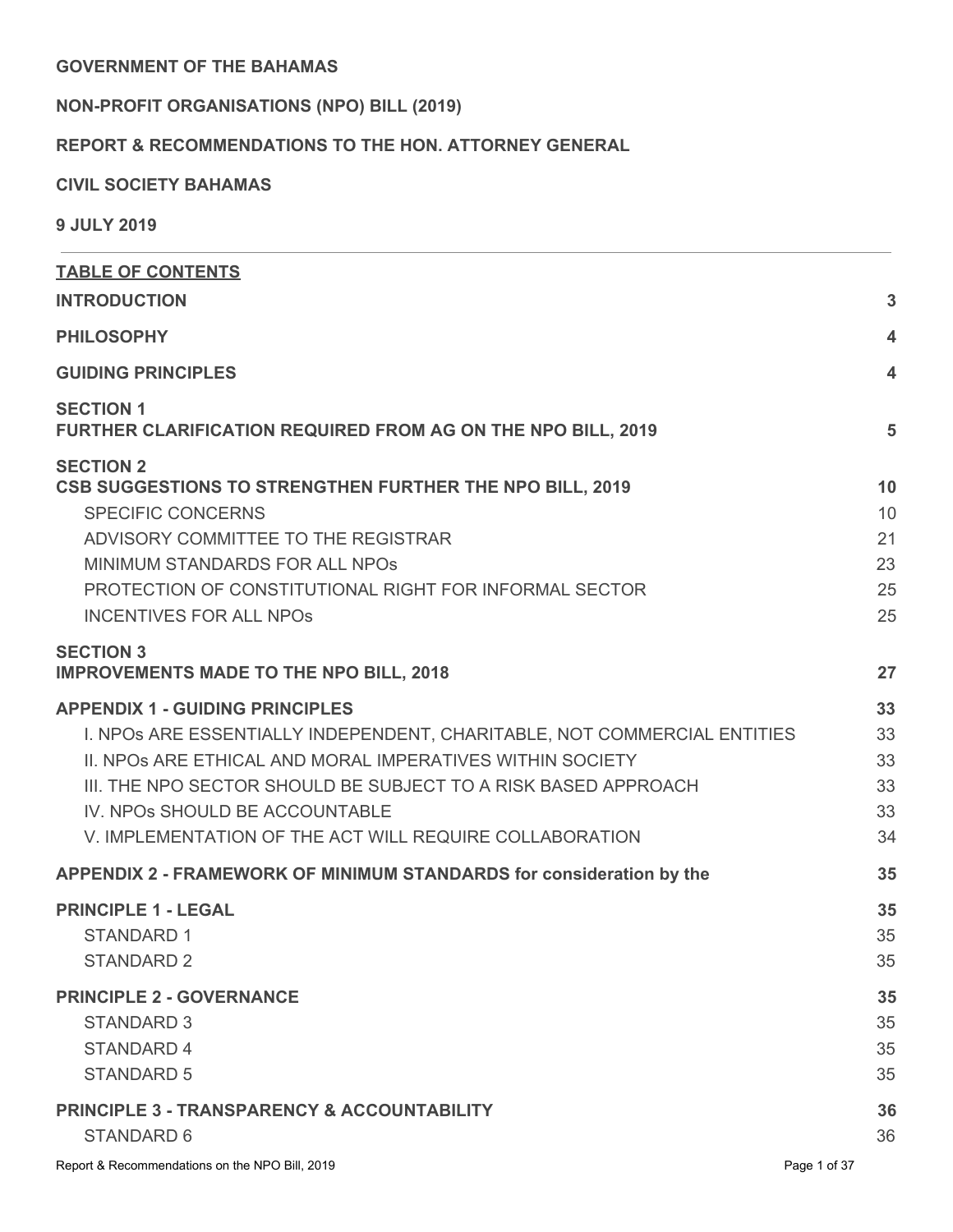| <b>PRINCIPLE 4 - FINANCIAL OVERSIGHT</b>             | 36 |
|------------------------------------------------------|----|
| STANDARD 7                                           | 36 |
| STANDARD 8                                           | 37 |
| <b>PRINCIPLE 5 - FUNDRAISING &amp; COMMUNICATION</b> | 37 |
| STANDARD 9                                           | 37 |
| STANDARD 10                                          | 37 |
| <b>PRINCIPLE 6 - MONITORING &amp; EVALUATION</b>     | 37 |
| STANDARD 11                                          | 37 |
| STANDARD 12                                          | 37 |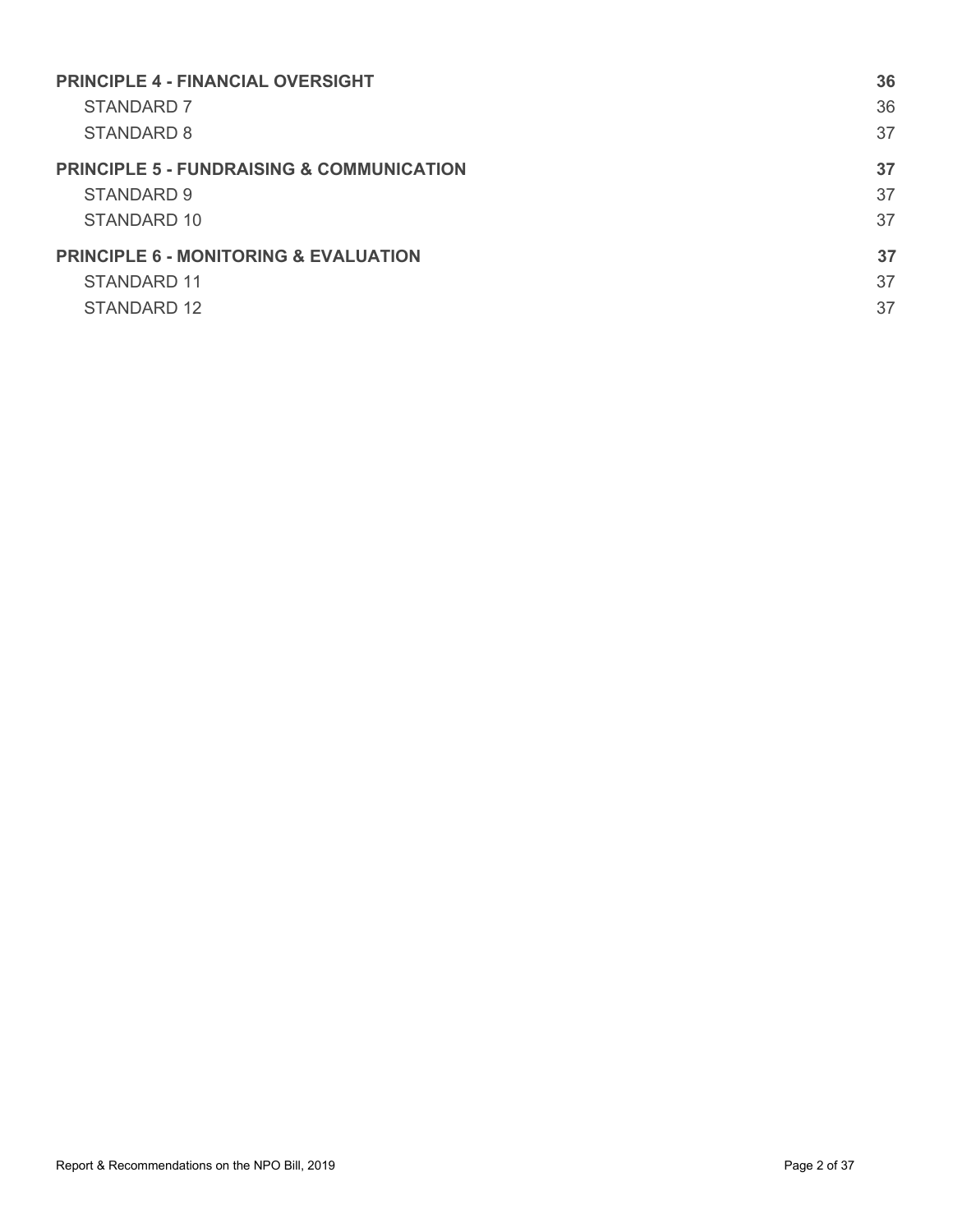### <span id="page-2-0"></span>**INTRODUCTION**

Civil Society Bahamas has reviewed the NPO Bill Draft 2019 and broadly consulted with 33 Civil Society and NPOs throughout the archipelago on its points and revisions. We were very pleased to see the many favorable improvements made to the Draft and very much appreciate the receptiveness and advocacy of the Hon. Attorney General in response to the previous consultation exercise. For your reference, these positive revisions and our supportive responses are itemised in section 3 of this document.

In addition, through our consultations, a few points for clarification were raised. These can be found in section 1 of this document.

Finally, Civil Society has assembled some key opportunities for strengthening the bill. These are similarly itemised in full for your consideration in section 2 of this document. Where we were able to identify relevant clauses for replacement, we have included these for consideration. Principal among these recommendations are:

1) The establishment of a dedicated Registrar to focus on NPOs given the workload anticipated with the enactment and operation of the Act. From our initial research, the anticipated enrollment of NPOs may well exceed 2000 in number. As such, there should be sufficient resources allocated to support and sustain this demand.

2) The appointment of an Advisory Council made up of NPO representatives to support the Registrar by providing a secondary level of review in the vetting of applications and in consideration for suspension or removal of NPOs from the register. This would afford the Registrar the benefit of industry context in these and other circumstances. We feel the Advisory Council could provide further support and be a resource in the development of additional regulations, and ensure ongoing sector stakeholder education and input.

3) A provisional opportunity for groups to informally organise on a short term basis for specific charitable purposes. These would include steak-outs, fundraising for scholarships and/or medical expenses, as well as for-profit entities that wish to fundraise for charitable purposes. We would recommend a simple application stating intent, intended membership and a time limit of 6 months to either disband or pursue formal application of NPO status.

4) Common standards and declarations for all NPOs regardless of size and orientation. While we appreciate the easing of burdens for smaller NPOs as well as those specified in section 35 of the 2019 Draft Bill, Civil Society Bahamas sees a need to ensure a general standard for operation across the entire sector. As such, we recommend that all level of NPOs are held to the same standards and declaration of reporting.

Promotion of further industry driven standards will be a principal focus of Civil Society Bahamas after the passage and enactment of the NPO Bill . As an example, please find a set of self regulation standards endorsed by CSB and The One Eleuthera Foundation for your review in Appendix 2.

5) Consideration of entry level incentives to Not for profits that are registered. These could be financial such as a reduction in business license fees for companies that make a donation of \$5,000 or more ( this would require a formal declaration and validation by the registrar), or operational such as priority consideration for Crown land. This would support even smaller groups in maintaining compliance and standards.

The above, along with our other recommendations rise from a dual aim to responsibly regulate the sector while also fostering sustainable growth among NPOs to have a greater impact on national development.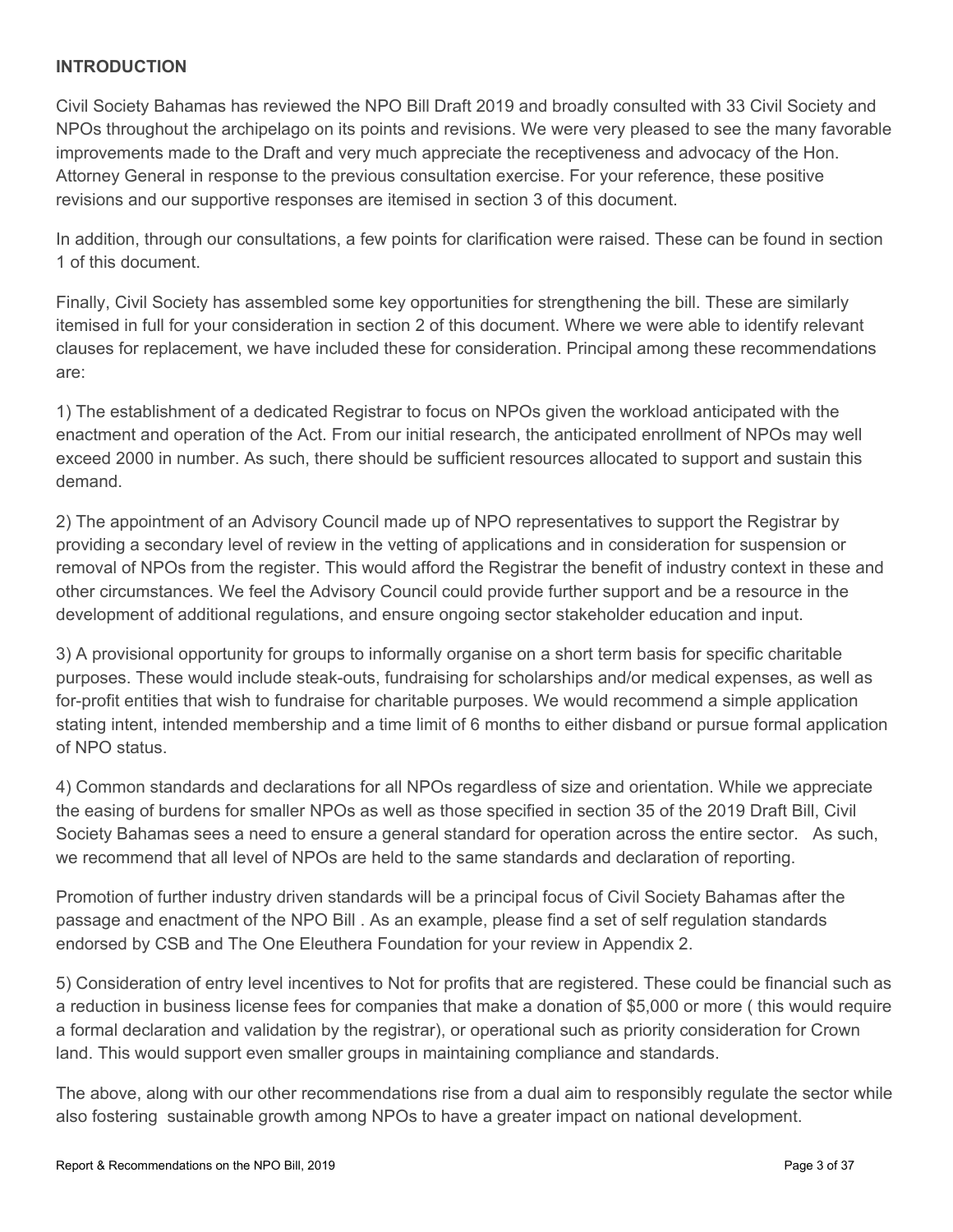We Thank you again for your collaboration and support in this process and look forward to working together to pass and enact a strong NPO BIll that supports the responsible growth and development of the Civil Society and the nonprofit sector in The Bahamas.

### <span id="page-3-0"></span>**PHILOSOPHY**

The philosophy behind the collected commentary is that the Bill should provide responsible regulation and prevention of abuses and consolidate the value-added of the Sector, strengthen its capacity, and promote collaboration for mutual benefit, thereby establishing credibility for incentivising the Sector by Government, Private local and international Donors and Investors.

We believe the BIII should be (a) inclusive, (b) practical, (c) effective, (d) quarantee the independence of the Civil Society sector, (e) stimulate the nonprofit sector, and (f) facilitate regulation and (g) institutionalize the CARICOM consultative mechanism.

### <span id="page-3-1"></span>**GUIDING PRINCIPLES**

There are several guiding principles that have guided our deliberations on this legislation. These can be found in Appendix I.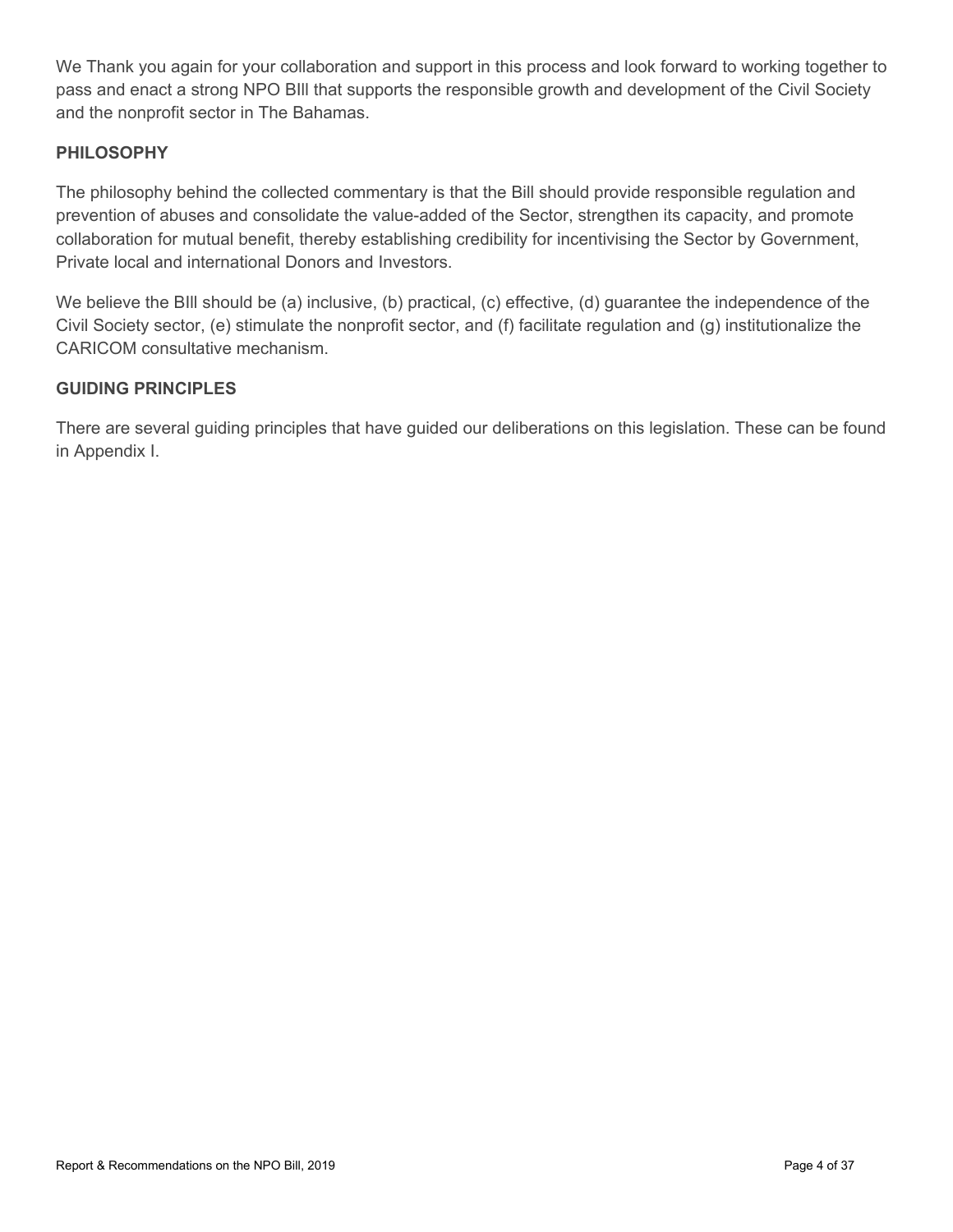## <span id="page-4-0"></span>**SECTION 1 FURTHER CLARIFICATION REQUIRED FROM AG ON THE NPO BILL, 2019**

| <b>Clause</b>                                                                                                                                                                              | Query                                                                                                                                                                                                                                                                                         |
|--------------------------------------------------------------------------------------------------------------------------------------------------------------------------------------------|-----------------------------------------------------------------------------------------------------------------------------------------------------------------------------------------------------------------------------------------------------------------------------------------------|
| <b>PART I - PRELIMINARY</b><br>2. Interpretation.<br>"non-profit organisation"                                                                                                             | Are associations formed under the Friendly<br>Societies Act included in the definition of<br>"non-profit organisation"? Will they need to<br>register as a Non Profit Organisation?                                                                                                           |
| <b>PART I - PRELIMINARY</b><br>2. Interpretation.<br>"non-profit organisation"                                                                                                             | Are co-operatives included in the definition of<br>"non-profit organisation"? Will they need to<br>register as a Non Profit Organisation?                                                                                                                                                     |
| <b>PART I - PRELIMINARY</b><br>2. Interpretation.<br>"non-profit organisation"                                                                                                             | Where there are groups within churches, such<br>women groups, men groups, youth groups,<br>brass bands etc., are these subgroups to be<br>registered separately?                                                                                                                              |
| <b>PART I - PRELIMINARY</b><br>2. Interpretation.<br>"non-profit organisation"                                                                                                             | If the thrust of the bill is to regulate financial<br>transactions, two excluded entities especially<br>organizations with political objectives, as the<br>bulk of financial resources in political parties far<br>exceeds, and constitutes a risk and could be<br>considered discriminatory. |
| <b>PART I - PRELIMINARY</b><br>2. Interpretation.<br>"non-profit organisation"                                                                                                             | Who is allowed to operate outside the gambit of<br>the Bill? The AG referred to "one person<br>operations as not having to register", but this is<br>not defined in the Bill and must be clarified to<br>avoid confusion.                                                                     |
| <b>PART I - PRELIMINARY</b><br>2. Interpretation.<br>"non-profit organisation"                                                                                                             | Would it be better to have promoting policies "for<br>the common good" instead of "public"                                                                                                                                                                                                    |
| <b>NPO Bill, 2018</b><br><b>PART II - ADMINISTRATION</b><br>4. Registrar of Non-profit organisations.<br>(b) not having been convicted of a crime<br>involving dishonesty or violence; and | Why has this clause been removed for the<br><b>Registrar, given that Non Profit Organizations</b><br>have their responsibilities spelled out in detail in<br>4 (d) (e) $(f)?$                                                                                                                 |
| <b>NPO Bill, 2018</b><br><b>PART II - ADMINISTRATION</b><br>4. Registrar of Non-profit organisations.                                                                                      | Why has this clause been removed for the<br><b>Registrar, given that Non Profit Organizations</b>                                                                                                                                                                                             |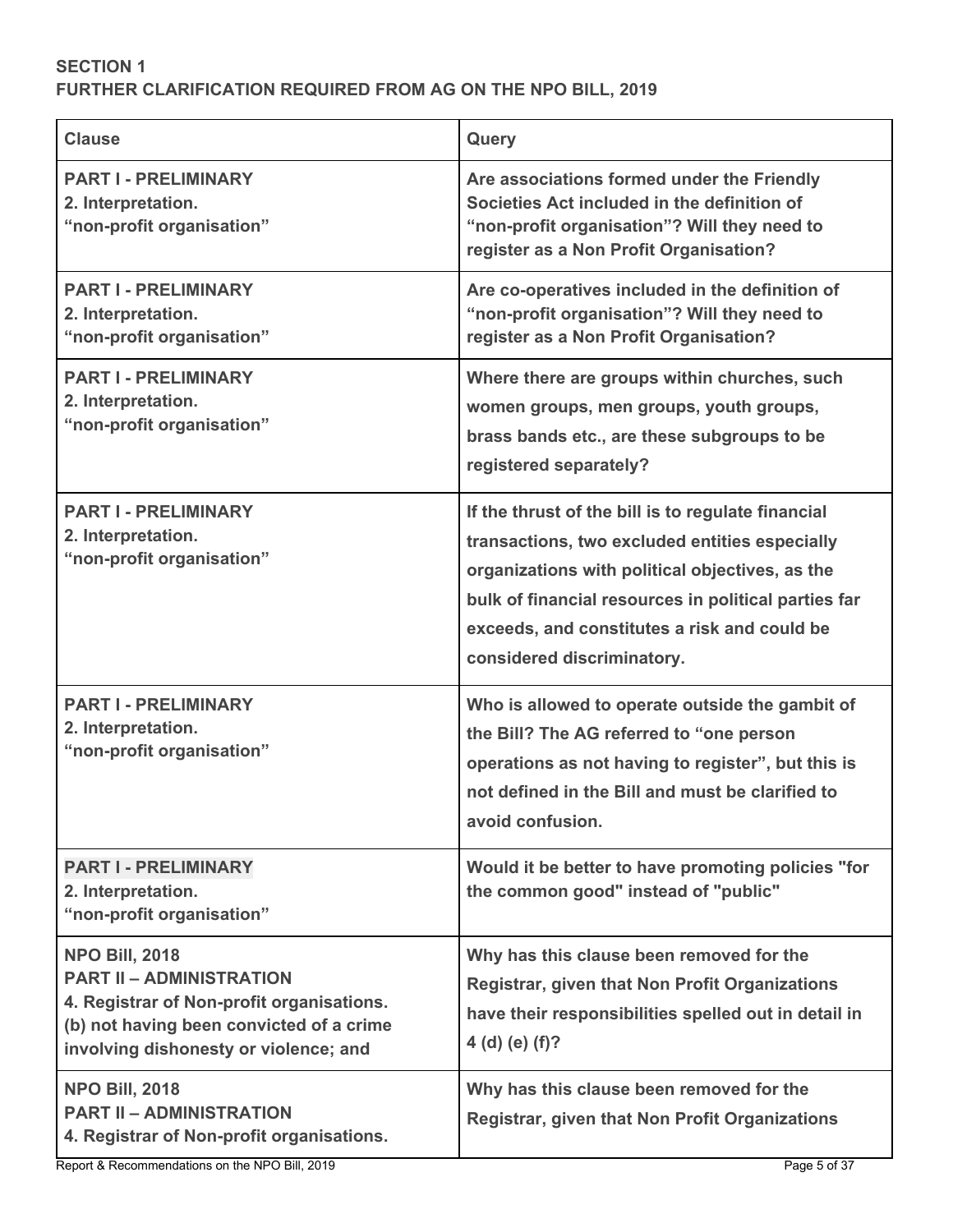| (c) not having been adjudged or otherwise<br>declared bankrupt under any law.                                                                                                                                                                                                                                                                                                                        | have their responsibilities spelled out in detail in<br>4 (d) (e) $(f)?$                                                                                                                |
|------------------------------------------------------------------------------------------------------------------------------------------------------------------------------------------------------------------------------------------------------------------------------------------------------------------------------------------------------------------------------------------------------|-----------------------------------------------------------------------------------------------------------------------------------------------------------------------------------------|
| <b>PART III - REGISTRATION</b>                                                                                                                                                                                                                                                                                                                                                                       | What is the process of registration in the family<br>islands? Will there be a point of contact for<br>registration in the family islands, or will<br>registration take place in Nassau? |
| <b>PART III - REGISTRATION</b>                                                                                                                                                                                                                                                                                                                                                                       | Does a Non Profit Organisation require an<br>attorney to register, or can a Non Profit<br>Organisation submit on its own?                                                               |
| <b>PART III - REGISTRATION</b>                                                                                                                                                                                                                                                                                                                                                                       | Will there be an online registration process?                                                                                                                                           |
| <b>PART III - REGISTRATION</b><br>7. Registration of non-profit organisations.<br>(1) A non-profit organisation shall not carry out<br>operations unless it is registered under this<br>Act.                                                                                                                                                                                                         | If unincorporated non profits have to now register,<br>can they operate as soon as the registration is<br>submitted, or do they have to wait until the<br>registration is approved?     |
| <b>PART III - REGISTRATION</b><br>7. Registration of non-profit organisations.<br>(d) copies or particulars of the organisational<br>documents; and                                                                                                                                                                                                                                                  | What copies or particulars of the organizational<br>documents are specified in the Bill? The term<br>"organizational documents" should be defined in<br>the interpretation Section 2.   |
| <b>PART III - REGISTRATION</b><br>7. Registration of non-profit organisations.<br>(6) A person who carries on operations without<br>registering in accordance with this section,<br>commits an offence and is liable on summary<br>conviction to a fine not exceeding ten<br>thousand dollars or a term of imprisonment not<br>exceeding one year, or to both such fine and<br>term of imprisonment. | Why are the penalties so harsh, given that NPOs<br>are not seeking to enrich themselves? This could<br>be a large disincentive to start an NPO.                                         |
| <b>PART III - REGISTRATION</b><br>7. Registration of non-profit organisations.<br>(7) A certificate of registration is valid for a<br>period of two years from the date of issue.                                                                                                                                                                                                                    | Why was the period reduced from three years to<br>two years?                                                                                                                            |
| <b>PART III - REGISTRATION</b>                                                                                                                                                                                                                                                                                                                                                                       | Does a Non Profit Organisation have to get a TIN<br>number?                                                                                                                             |
| <b>PART III - REGISTRATION</b>                                                                                                                                                                                                                                                                                                                                                                       | Does a Non Profit Organisation have to obtain an<br>annual business license?                                                                                                            |
| <b>PART III - REGISTRATION</b><br>7. Registration of non-profit organisations.                                                                                                                                                                                                                                                                                                                       | Does one have to register a Non Profit<br>Organisation if (a) we are only doing one event,                                                                                              |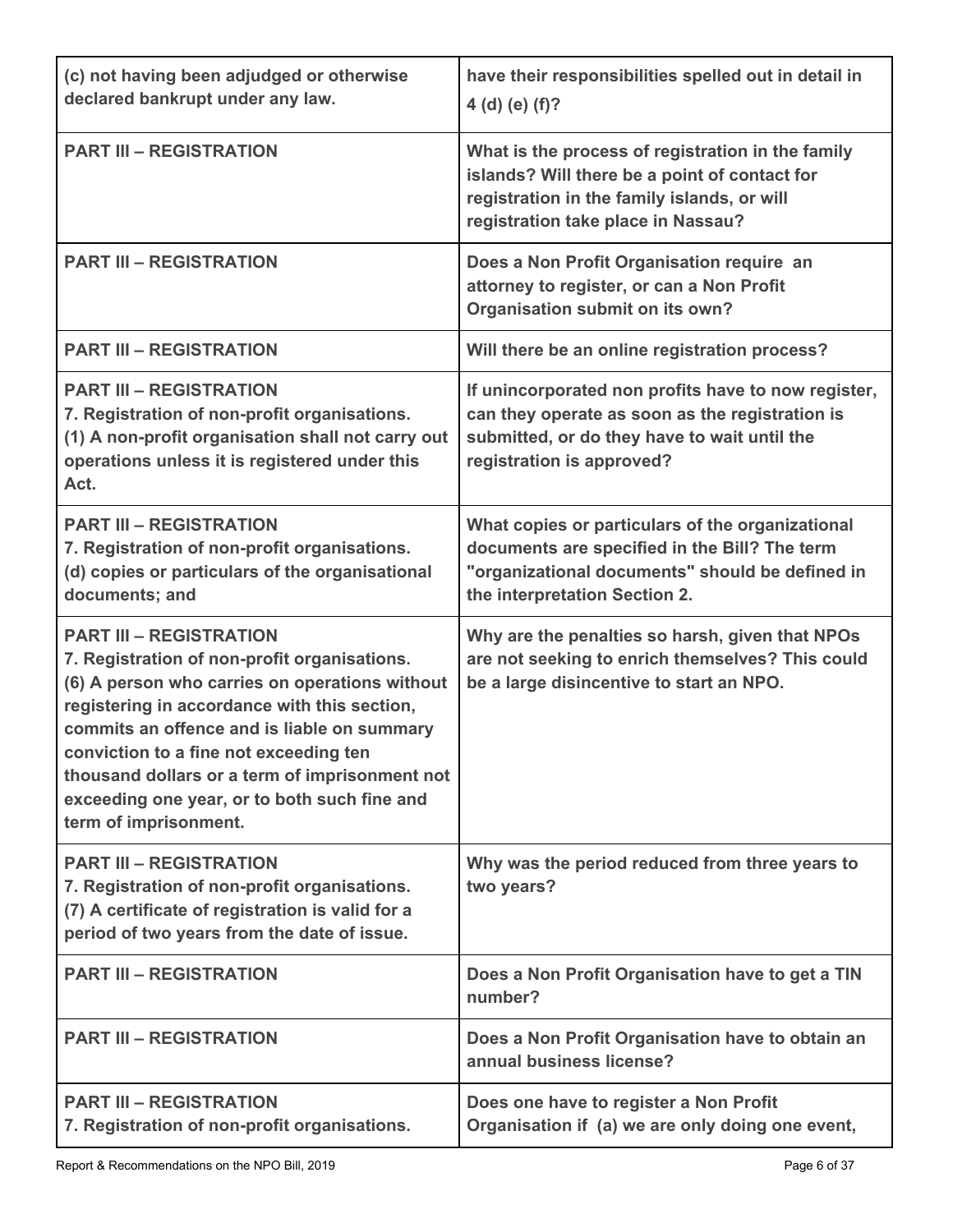| (1) A non-profit organisation shall not carry out<br>operations unless it is registered under this<br>Act.                                                                                                                                                                     | such as a fundraising, or a cookout, and (b) we<br>just want to do a short term campaign for 3-6<br>months?                                                                                                     |
|--------------------------------------------------------------------------------------------------------------------------------------------------------------------------------------------------------------------------------------------------------------------------------|-----------------------------------------------------------------------------------------------------------------------------------------------------------------------------------------------------------------|
| <b>PART III - REGISTRATION</b><br>7. Registration of non-profit organisations.<br>(1) A non-profit organisation shall not carry out<br>operations unless it is registered under this<br>Act.                                                                                   | Does a For Profit school have to register its non<br>profit event or initiative as a Non Profit<br>Organisation?                                                                                                |
| <b>PART III - REGISTRATION</b><br>7. Registration of non-profit organisations.<br>(7) A certificate of registration is valid for a<br>period of two years from the date of issue.                                                                                              | What does it mean that a certificate of registration<br>lasts 2 years? How often does a Non Profit<br>Organisation have to prepare and submit its<br>Renewal of Registration, every year or every two<br>years? |
| <b>PART III - REGISTRATION</b><br>7. Registration of non-profit organisations.<br>(1) A non-profit organisation shall not carry out<br>operations unless it is registered under this<br>Act.<br>(e) evidence of board structure.                                               | Can a Non Profit Organisation have foreign<br>directors on its board?<br>Is there a 60% 40% rule for non profits?                                                                                               |
| <b>PART IV - POWERS OF THE REGISTRAR</b><br>12. Removal from the register.<br>(c) that fails, where required, to maintain<br>accounting records;                                                                                                                               | Should this not be "financial records"?                                                                                                                                                                         |
| <b>PART IV - POWERS OF THE REGISTRAR</b><br>13. Distribution of assets on removal from<br>Register.<br>(1) In respect of an unincorporated non-profit<br>organisation, its constitution shall specify how<br>its assets will be distributed upon removal<br>from the Register. | Seek clarification of "unincorporated non-profit<br>organisation". An unincorporated NPO is unlikely<br>to have a constitution.                                                                                 |
| <b>NPO Bill, 2018</b><br>16. Power to require information.<br>2. A person is not required under subsection<br>(1) to produce or provide information that the<br>person would be entitled to refuse to produce<br>or provide on the grounds of legal professional<br>privilege. | Why was this clause deleted? With the removal of<br>this clause, what is to stop the Registrar taking<br>confidential information and putting it into the<br>public domain?                                     |
| <b>PART V - RECORD-KEEPING AND REPORTING</b><br>19. Obligation to maintain accounting records.<br>(2) An incorporated non-profit organisation<br>that submits a declaration under the                                                                                          | <b>Clarification is needed for this Clause.</b>                                                                                                                                                                 |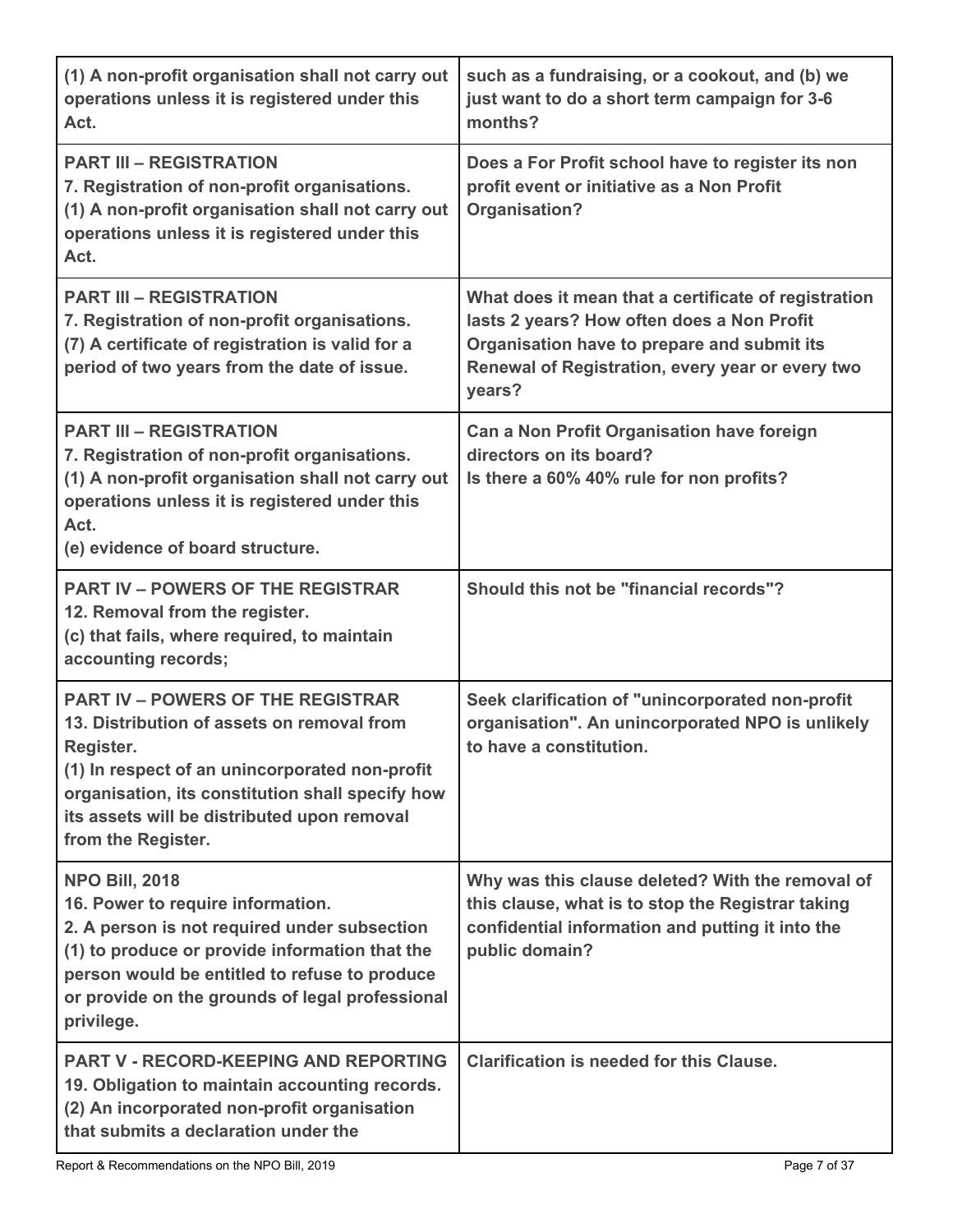| Companies Act (Ch. 308) is, for the purposes of<br>meeting its obligations under this section,<br>deemed to have submitted a declaration under<br>this section.                                                                                                                                                                                                                                                                                                                                       |                                                                                                                                                                                                                            |
|-------------------------------------------------------------------------------------------------------------------------------------------------------------------------------------------------------------------------------------------------------------------------------------------------------------------------------------------------------------------------------------------------------------------------------------------------------------------------------------------------------|----------------------------------------------------------------------------------------------------------------------------------------------------------------------------------------------------------------------------|
| <b>PART V - RECORD-KEEPING AND REPORTING</b><br>20. Declaration of availability of financial<br>records.<br>(2) A non-profit organisation that was<br>registered prior to the coming into force of this<br>Act shall submit its declaration within sixty<br>days of the coming into force of this Act.                                                                                                                                                                                                | Why was this not also increased to 90 days as per<br>Clause (1) A non-profit organisation shall submit<br>its declaration of availability of financial records to<br>the Registrar within ninety days of its registration. |
| <b>PART V - RECORD-KEEPING AND REPORTING</b><br>24. Reportable donations.<br>(1) A non-profit organisation shall in the form<br>set out in the Second Schedule submit to the<br>Registrar a declaration that specifies that the<br>non-profit organisation is maintaining records<br>at its registered office address in respect of<br>any donation that is one hundred thousand<br>dollars and above, whether the donation is<br>made as one lump sum or as aggregate sums.                          | Is this reporting requirement per annum? What if<br>you receive a grant of \$100,000 over a period of 3<br>years?                                                                                                          |
| <b>PART V - RECORD-KEEPING AND REPORTING</b><br>24. Reportable donations.<br>$(4)$ A non-profit organisation that $-$<br>(b) was registered prior to the coming into<br>force of this Act shall submit its declaration<br>within sixty days of the coming into force of<br>this Act.                                                                                                                                                                                                                  | Why was this not also increased to 90 days as per<br>Clause (a) is registered shall submit its declaration<br>of availability of reportable donations to the<br>Registrar within ninety days of its registration;          |
| <b>PART VI - MISCELLANEOUS</b><br><b>30. Fees.</b>                                                                                                                                                                                                                                                                                                                                                                                                                                                    | Is there a VAT on the registration fee?                                                                                                                                                                                    |
| <b>FIRST SCHEDULE</b><br>(Sections 7 (2) & 8)<br><b>REGISTRATION FORM FOR NON-PROFIT</b><br><b>ORGANISATIONS</b><br>Please note: Unincorporated non-profit<br>organisations must attach to its completed<br>form a copy of its Constitution or intended<br><b>Constitution. It is IMPORTANT that you</b><br><b>ACCURATELY complete and confirm all</b><br>information provided before submitting this<br>Form. The Registrar of Non-Profit Companies<br>accepts no responsibility for the information | What is the definition of "Constitution" or<br>"intended Constitution". Is this reference to a<br>Memorandum and Articles of Association? If so,<br>will templates of these documents be made<br>available?                |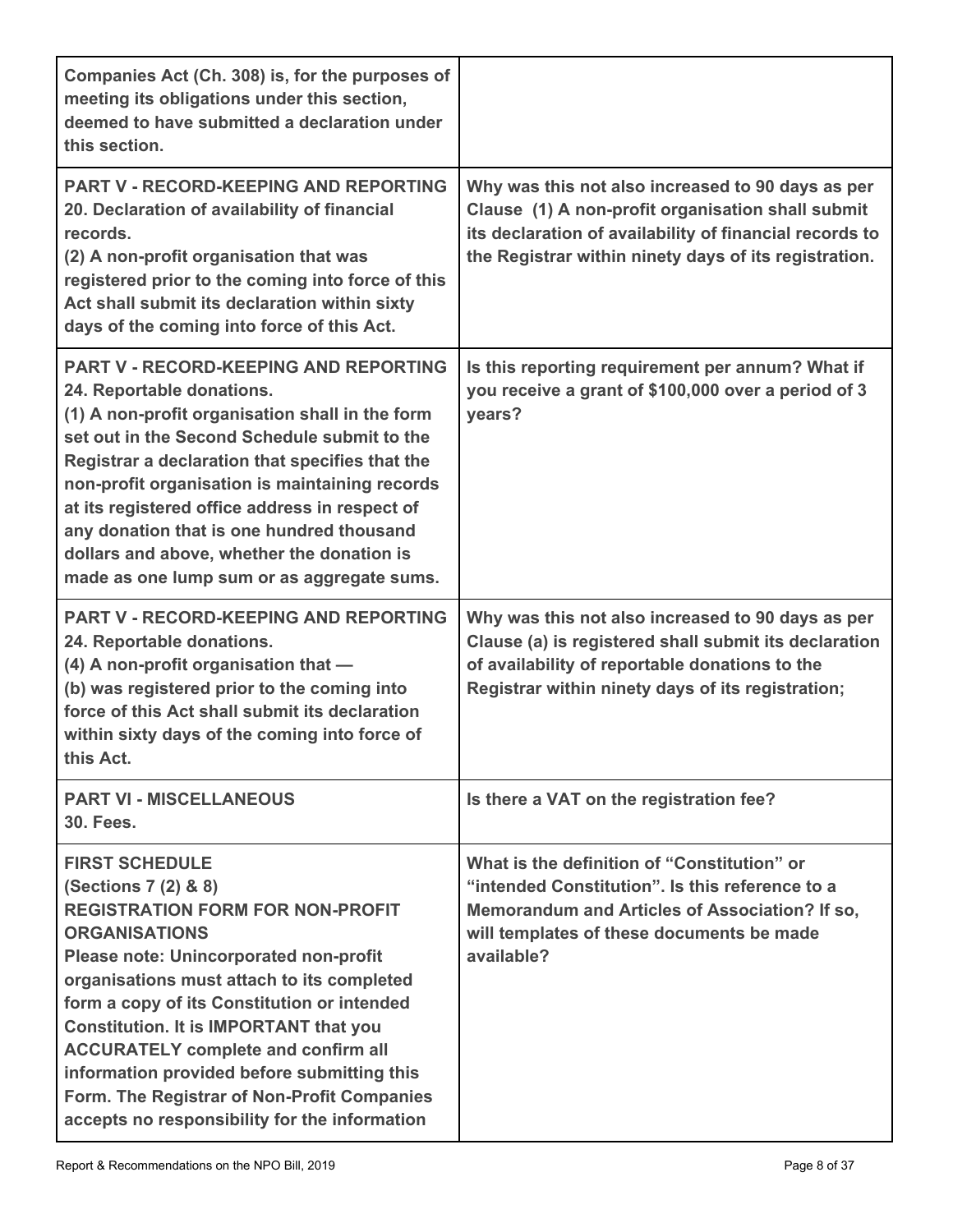| provided in this Form.                                                                                                                                                                                                                                                                                                                                                                                                                                                                                                                                                                      |                                                                                                                       |
|---------------------------------------------------------------------------------------------------------------------------------------------------------------------------------------------------------------------------------------------------------------------------------------------------------------------------------------------------------------------------------------------------------------------------------------------------------------------------------------------------------------------------------------------------------------------------------------------|-----------------------------------------------------------------------------------------------------------------------|
| <b>THIRD SCHEDULE</b><br><b>OBJECTS AND REASONS</b><br>Clause 7 of the Bill provides the matters which<br>the Registrar takes into consideration when<br>processing an application for registration.<br>Some of those considerations include, among<br>other things-<br>(a) the organisation's anticipated source of<br>contributions;<br>(b) the organisation's records of contributions<br>and contributors;<br>(c) evidence of how contributions were or are<br>to be applied;<br>(d) evidence of "Know Your Client"<br>compliance; and<br>(e) evidence of board structure and function. | Why is this clause still in the Bill? It appears to<br>relate to KYC issues that were removed in the<br>revised Bill. |
| <b>THIRD SCHEDULE</b><br><b>OBJECTS AND REASONS</b><br>Clause 24 of the Bill seeks to provide that<br>non-profit organisations must report to the<br>Registrar any donations or disbursements of<br>\$50,000 or more made by one person in a year,<br>whether the sum is paid in a lump sum or as<br>aggregate sums.                                                                                                                                                                                                                                                                        | Why does this clause refer to \$50,000 when the<br>correct amount is \$100,000?                                       |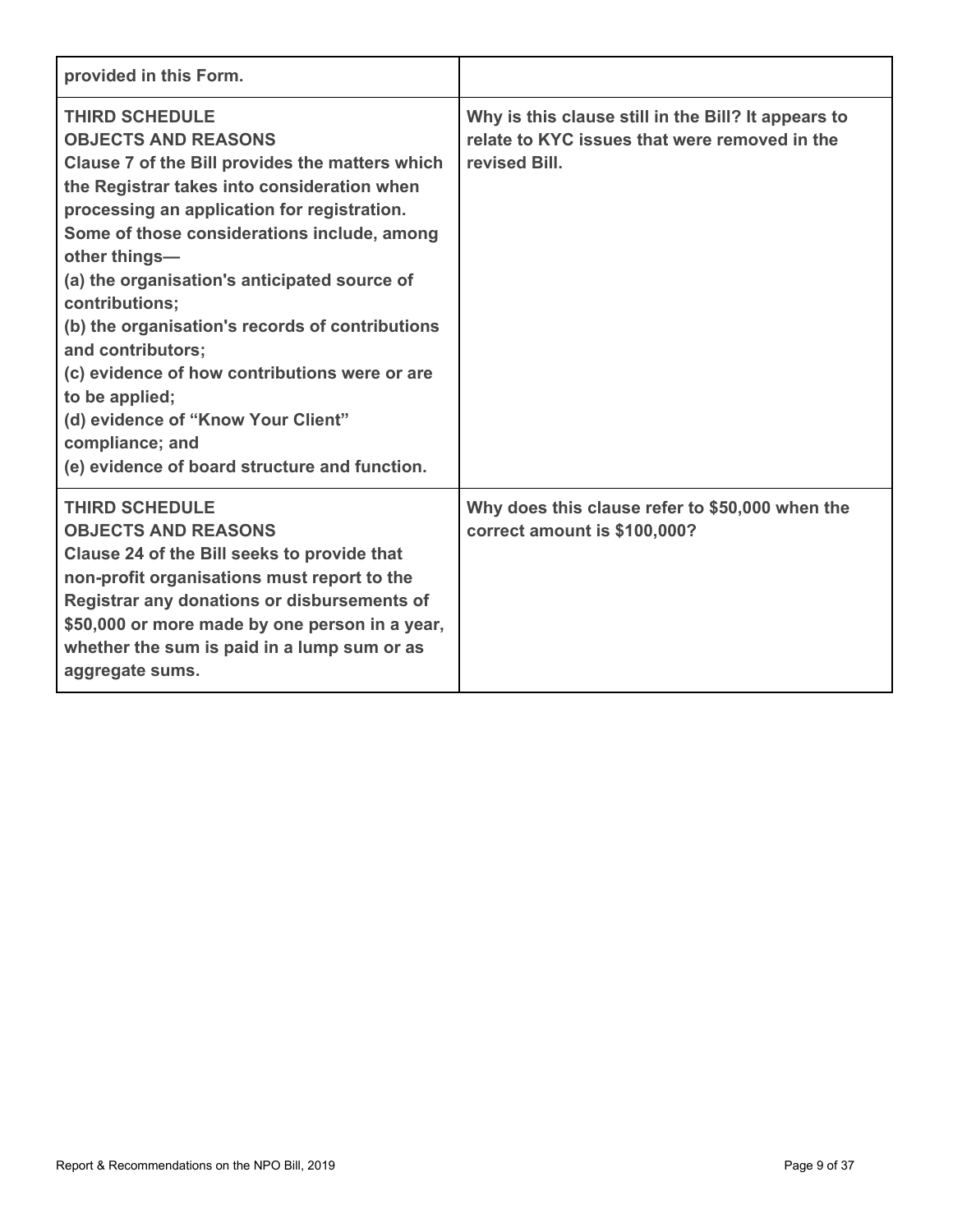# <span id="page-9-0"></span>**SECTION 2 CSB SUGGESTIONS TO STRENGTHEN FURTHER THE NPO BILL, 2019**

### <span id="page-9-1"></span>**SPECIFIC CONCERNS**

| <b>Existing Clause</b>                                                                                                                                                                                       | <b>Improvement recommended</b>                                                                                                                                                                                                                                                                                                                                                                                                                                                                                                                                                                                                                                                                                                                             | <b>Proposed Clause</b>                                |
|--------------------------------------------------------------------------------------------------------------------------------------------------------------------------------------------------------------|------------------------------------------------------------------------------------------------------------------------------------------------------------------------------------------------------------------------------------------------------------------------------------------------------------------------------------------------------------------------------------------------------------------------------------------------------------------------------------------------------------------------------------------------------------------------------------------------------------------------------------------------------------------------------------------------------------------------------------------------------------|-------------------------------------------------------|
| <b>PART I - PRELIMINARY</b><br>2. Interpretation.<br>"non-profit organisation"                                                                                                                               | Who is allowed to operate<br>outside the gambit of the Bill?<br>The AG referred to "one person<br>operations as not having to<br>register", but this is not defined<br>in the Bill and must be clarified<br>to avoid confusion.                                                                                                                                                                                                                                                                                                                                                                                                                                                                                                                            | Drafting to be determined by the AG's<br>office.      |
| 2. Interpretation. "Registrar"                                                                                                                                                                               | A dedicated Registrar for<br>NPO <sub>s.</sub><br><b>CSB had initially advocated for</b><br>having a separate Registrar for<br>Non profit organizations, with<br>sufficient staffing, as in past<br>the Registrar has proven to be<br>extremely tardy in processing<br>applications, often taking more<br>than 2 years. CSB recalls the<br>challenges in delays in<br>registration and therefore as a<br>compromise would withdraw<br>its original proposal of an<br>independent Registrar, if a<br>dedicated unit was formed<br>within the Registrar General's<br>Department to deal with these<br>and other challenges which<br>may arise. It can also<br>contribute to partnership with<br><b>Government of strengthening</b><br>of the CSO/NPO sector. | To be developed in collaboration with<br>AG's office. |
| 5. Powers of the Minister.<br>The Minister may give<br>general policy directions to<br>the Registrar relating to the<br>exercise of the Registrar's<br>functions and the Registrar<br>shall comply with such | The salient elements of this<br>proposal call for consideration to<br>be given to a National<br><b>Consultation Mechanism</b><br>[Regional obligation in Article<br>XXV, 4. (1) of the CARICOM<br><b>Charter of Civil Society], to be</b>                                                                                                                                                                                                                                                                                                                                                                                                                                                                                                                  | Drafting to be determined by the AG's<br>office.      |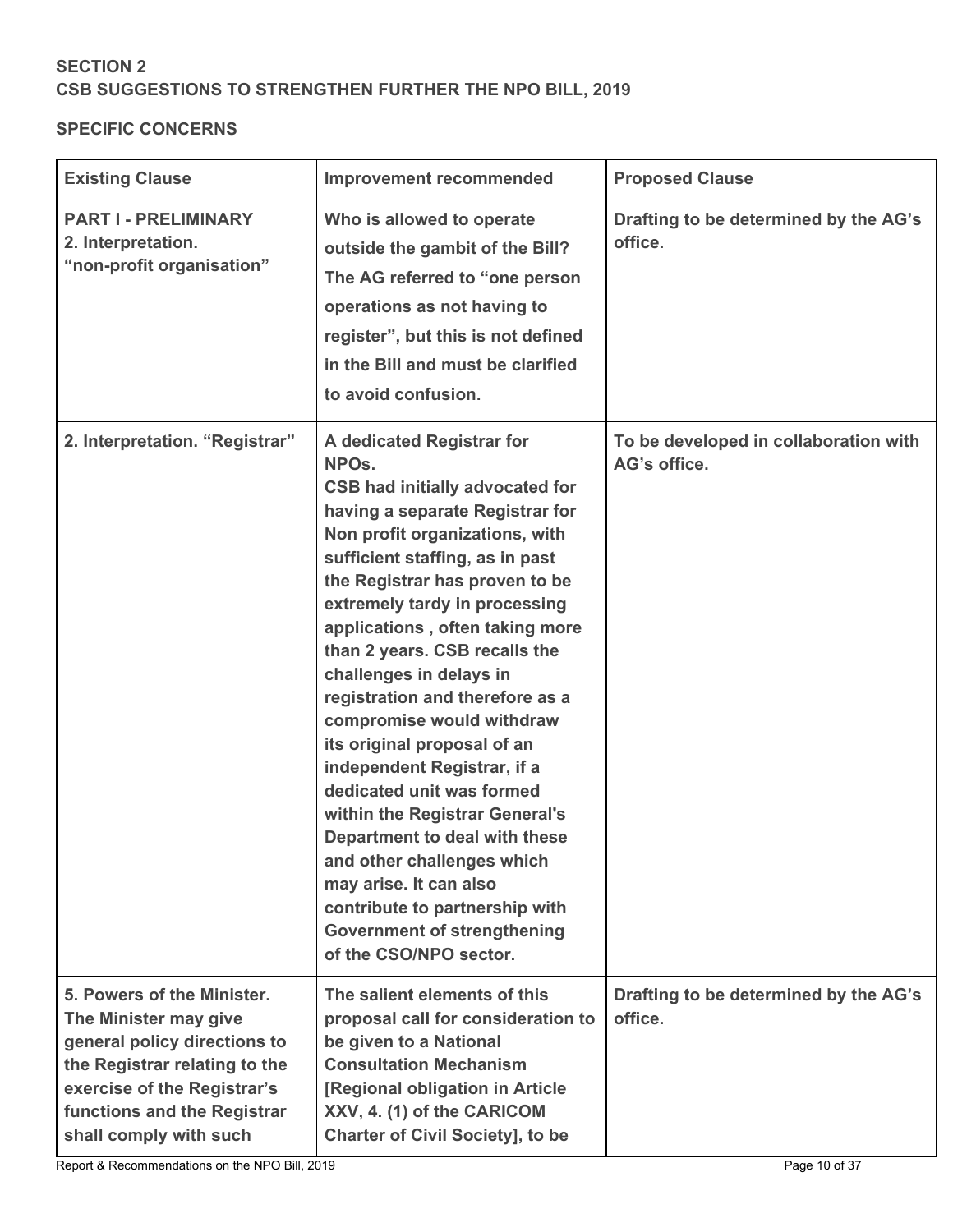| directions.                                                                                                                                                                                                                                                                                         | constituted as an Advisory<br>committee to assist the<br><b>Registrar. Authoritative sources</b><br>for the role of Civil Society as an<br>equal Partner, meriting a formal<br>consultative relationship with<br><b>Government, are: The</b><br><b>Constitution of The Bahamas: -</b><br><b>Second Preambular Paragraph -</b><br><b>Chapter III "Protection of</b><br><b>Fundamental Rights and</b><br>Freedoms of the Individual" The<br><b>United Nations: - Charter's</b><br>Preamble's opening, clarion<br>words: "WE THE PEOPLES' -<br><b>Charter's Article 71- Economic</b><br>and Social Council's (ECOSOC's)<br><b>Resolutions 288 B (X), 1996/31</b><br><b>The Caribbean Community</b><br>(CARICOM): - The Charter of Civil<br><b>Society: Article XXII "Social</b><br>Partners": Article XXV, (4), (1)<br>"National Consultation<br><b>Mechanism": Article XXVI</b><br>"Implementation" : The Revised<br><b>Treaty of Chaguaramas</b><br>Preamble; Article 6 et al. |                                                  |
|-----------------------------------------------------------------------------------------------------------------------------------------------------------------------------------------------------------------------------------------------------------------------------------------------------|-------------------------------------------------------------------------------------------------------------------------------------------------------------------------------------------------------------------------------------------------------------------------------------------------------------------------------------------------------------------------------------------------------------------------------------------------------------------------------------------------------------------------------------------------------------------------------------------------------------------------------------------------------------------------------------------------------------------------------------------------------------------------------------------------------------------------------------------------------------------------------------------------------------------------------------------------------------------------------|--------------------------------------------------|
| <b>PART III - REGISTRATION</b><br>7. Registration of non-profit<br>organisations.<br>(1) A non-profit organisation<br>shall not carry out operations<br>unless it is registered under<br>this Act.                                                                                                  | We should recommend,<br>application as per the precedent<br>applying to the registration of<br>new for profit corporations to be<br>approved within 14 days or<br>failing that the NPO can operate<br>or assume of acceptance.                                                                                                                                                                                                                                                                                                                                                                                                                                                                                                                                                                                                                                                                                                                                                | Drafting to be determined by the AG's<br>office. |
| <b>Part III- REGISTRATION</b><br>7. (6) A person who carries on<br>operations without<br>registering in accordance<br>with this section, commits an<br>offence and is liable on<br>summary conviction to a fine<br>not exceeding ten thousand<br>dollars or a term of<br>imprisonment not exceeding | We feel this clause may<br>compromise Freedom of<br>Assembly. However, we also<br>recognize the need to ensure<br>regulation and compliance with<br>groups organized for a social,<br>cultural and charitable purpose.<br>We propose a short term (3-6<br>months)provisional registration<br>and declaration for groups that                                                                                                                                                                                                                                                                                                                                                                                                                                                                                                                                                                                                                                                  |                                                  |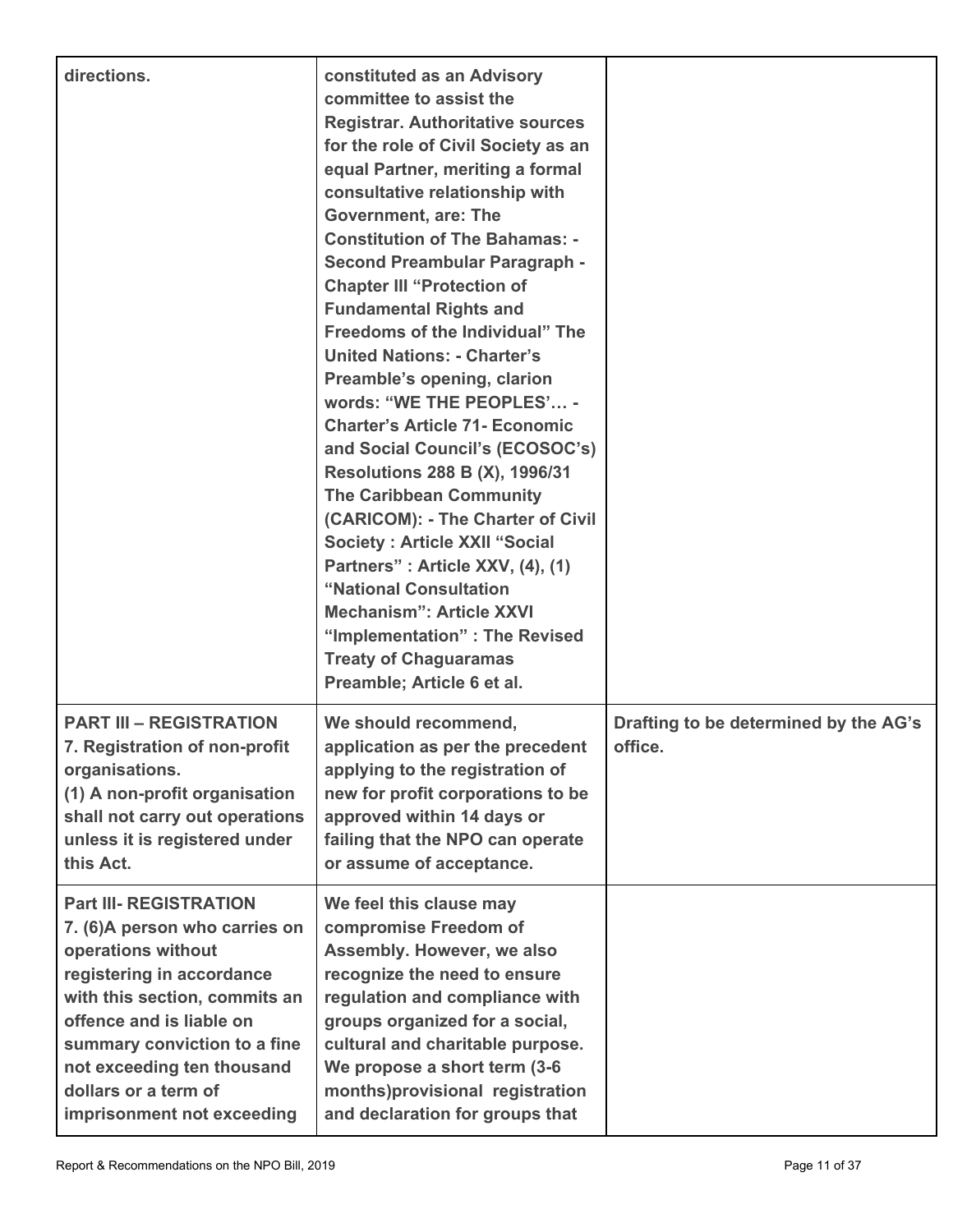| one year, or to both such fine<br>and term of imprisonment.                                                                                                                                                                                                                                                                                 | wish to operate for specific<br>purpose such as a fundraising or<br>public education campaign for a<br>medical expense or<br>march/walkathon for an<br>environmental or cultural day.<br>The provisional registration<br>would entail the name, purpose<br>and functional nasturtium of the<br>group. At the end of the<br>provisional registration the<br>group would need to disband or<br>apply for formal registration as<br>an NPO. This will allow an<br>opportunity for small groups<br>opportunity to operate on a small<br>scale and to consider whether<br>they are committed to build a<br>formal organization. In most<br>countries, there is a segment of<br>the NPO sector that operates<br>informally prior to becoming.<br>This may prevent a glut of formal<br>registrations by every group that<br>is passionate but doesn't have<br>the structure to operate as a<br>sustainable NPO. |                                                                                                                                                                                                                                                                                                                                                                                                                             |
|---------------------------------------------------------------------------------------------------------------------------------------------------------------------------------------------------------------------------------------------------------------------------------------------------------------------------------------------|----------------------------------------------------------------------------------------------------------------------------------------------------------------------------------------------------------------------------------------------------------------------------------------------------------------------------------------------------------------------------------------------------------------------------------------------------------------------------------------------------------------------------------------------------------------------------------------------------------------------------------------------------------------------------------------------------------------------------------------------------------------------------------------------------------------------------------------------------------------------------------------------------------|-----------------------------------------------------------------------------------------------------------------------------------------------------------------------------------------------------------------------------------------------------------------------------------------------------------------------------------------------------------------------------------------------------------------------------|
| <b>PART III - REGISTRATION</b><br>7. Registration of non-profit<br>organisations.<br>(d) copies or particulars of<br>the organisational<br>documents; and                                                                                                                                                                                   | The term "organizational<br>documents" should be defined in<br>the interpretation Section 2.                                                                                                                                                                                                                                                                                                                                                                                                                                                                                                                                                                                                                                                                                                                                                                                                             | Drafting to be determined by the AG's<br>office.                                                                                                                                                                                                                                                                                                                                                                            |
| <b>PART III - REGISTRATION</b><br>10. Restriction on name of<br>non-profit organisation.<br>(b) contains, without express<br>prior permission of the<br><b>Registrar whose permission</b><br>may be withheld without<br>assigning a reason, the<br>words "Assurance", "Bank",<br>"Building Society", "Chamber<br>of Commerce", "Chartered", | Changing "in the opinion of" to<br>"with clear evidence"                                                                                                                                                                                                                                                                                                                                                                                                                                                                                                                                                                                                                                                                                                                                                                                                                                                 | (b) contains, without express prior<br>permission of the Registrar whose<br>permission may be withheld without<br>assigning a reason, the words<br>"Assurance", "Bank", "Building<br>Society", "Chamber of Commerce",<br>"Chartered", "Cooperative Exchange",<br>"Imperial", "Insurance", "Municipal",<br>"Royal", or a word conveying a similar<br>meaning, or any other word that, with<br>clear evidence, suggests or is |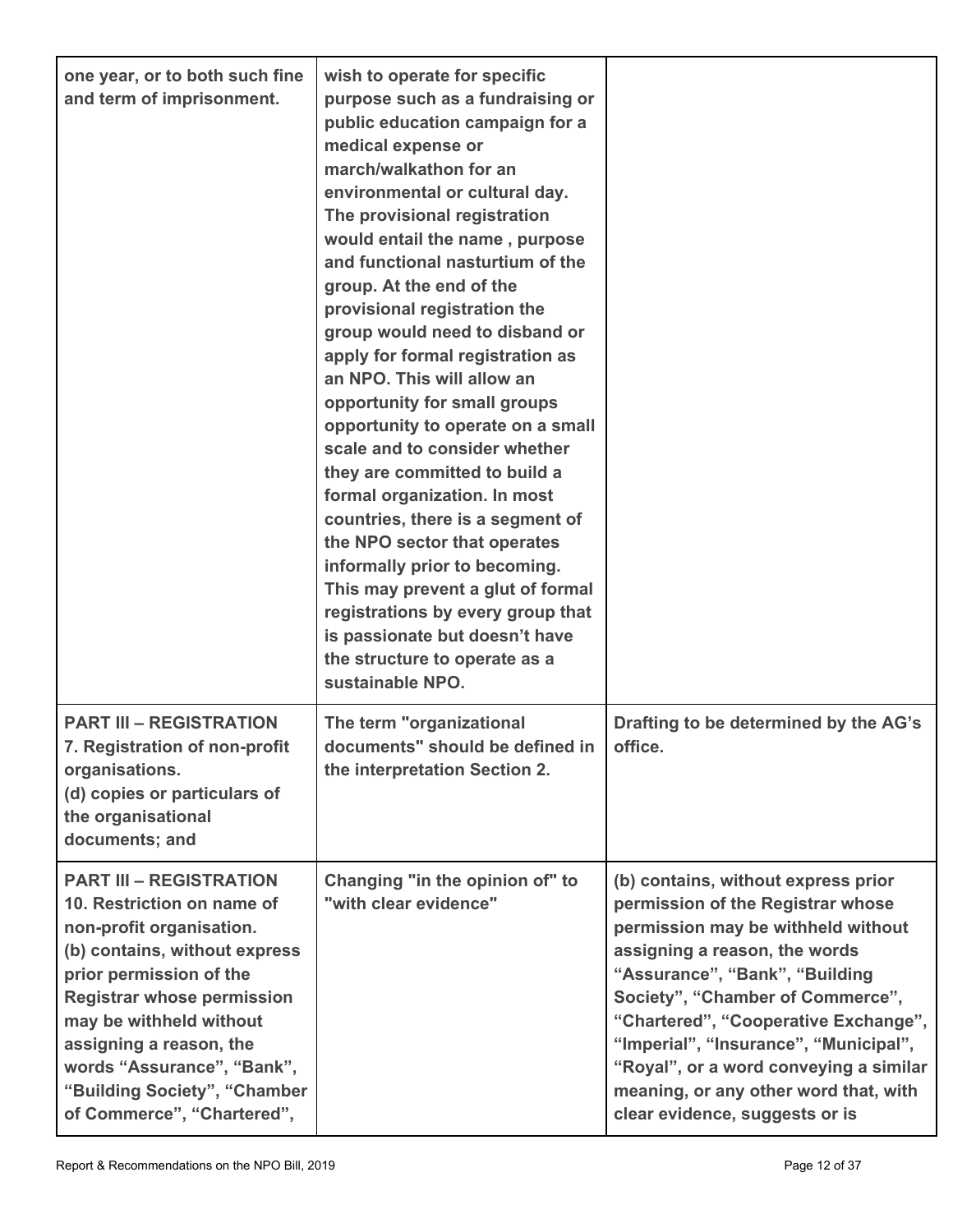| "Cooperative Exchange",<br>"Imperial", "Insurance",<br>"Municipal", "Royal", or a<br>word conveying a similar<br>meaning, or any other word<br>that, in the opinion of the<br>Registrar, suggests or is<br>calculated to suggest -                                                                                                                                                                          |                                                                                                                                              | calculated to suggest -                                                                                                                                                                                                                                                                    |
|-------------------------------------------------------------------------------------------------------------------------------------------------------------------------------------------------------------------------------------------------------------------------------------------------------------------------------------------------------------------------------------------------------------|----------------------------------------------------------------------------------------------------------------------------------------------|--------------------------------------------------------------------------------------------------------------------------------------------------------------------------------------------------------------------------------------------------------------------------------------------|
| <b>PART III - REGISTRATION</b><br>10. Restriction on name of<br>non-profit organisation.<br>(c) is indecent, offensive or,<br>in the opinion of the<br>Registrar, is otherwise<br>objectionable; or                                                                                                                                                                                                         | Changing "in the opinion of" to<br>"with clear evidence"                                                                                     | (c) is indecent, offensive or, with clear<br>evidence, is otherwise objectionable;<br>or                                                                                                                                                                                                   |
| <b>PART III - REGISTRATION</b><br>10. Restriction on name of<br>non-profit organisation.<br>(d) is in the opinion of the<br>Registrar, likely to mislead<br>the public as to the true<br>nature of the purposes of the<br>non-profit organisation as set<br>out in the trusts, or of the<br>activities which the non-profit<br>organisation carries on under<br>its trusts in pursuit of those<br>purposes. | Changing "in the opinion of" to<br>"with clear evidence"                                                                                     | (d) with clear evidence, likely to<br>mislead the public as to the true<br>nature of the purposes of the<br>non-profit organisation as set out in<br>the trusts, or of the activities which<br>the non-profit organisation carries on<br>under its trusts in pursuit of those<br>purposes. |
| <b>PART III - REGISTRATION</b><br>10. Restriction on name of<br>non-profit organisation.<br>(3) A notice issued in<br>accordance with subsection<br>(2) shall specify that the<br>non-profit organisation shall<br>change its name to a name<br>that the Registrar deems<br>appropriate, and the<br>Registrar shall publish a<br>notice of the change in the<br><b>Gazette</b>                              | We still stand that the NPO be<br>given the option to select a<br>different name rather than for the<br>Registrar to specify the new<br>name | Drafting to be determined by the AG's<br>office.                                                                                                                                                                                                                                           |
| <b>PART IV – POWERS OF THE</b><br><b>REGISTRAR</b>                                                                                                                                                                                                                                                                                                                                                          | There has to be due cause for<br>this and procedures spelled out                                                                             | Drafting to be determined by the AG's<br>office.                                                                                                                                                                                                                                           |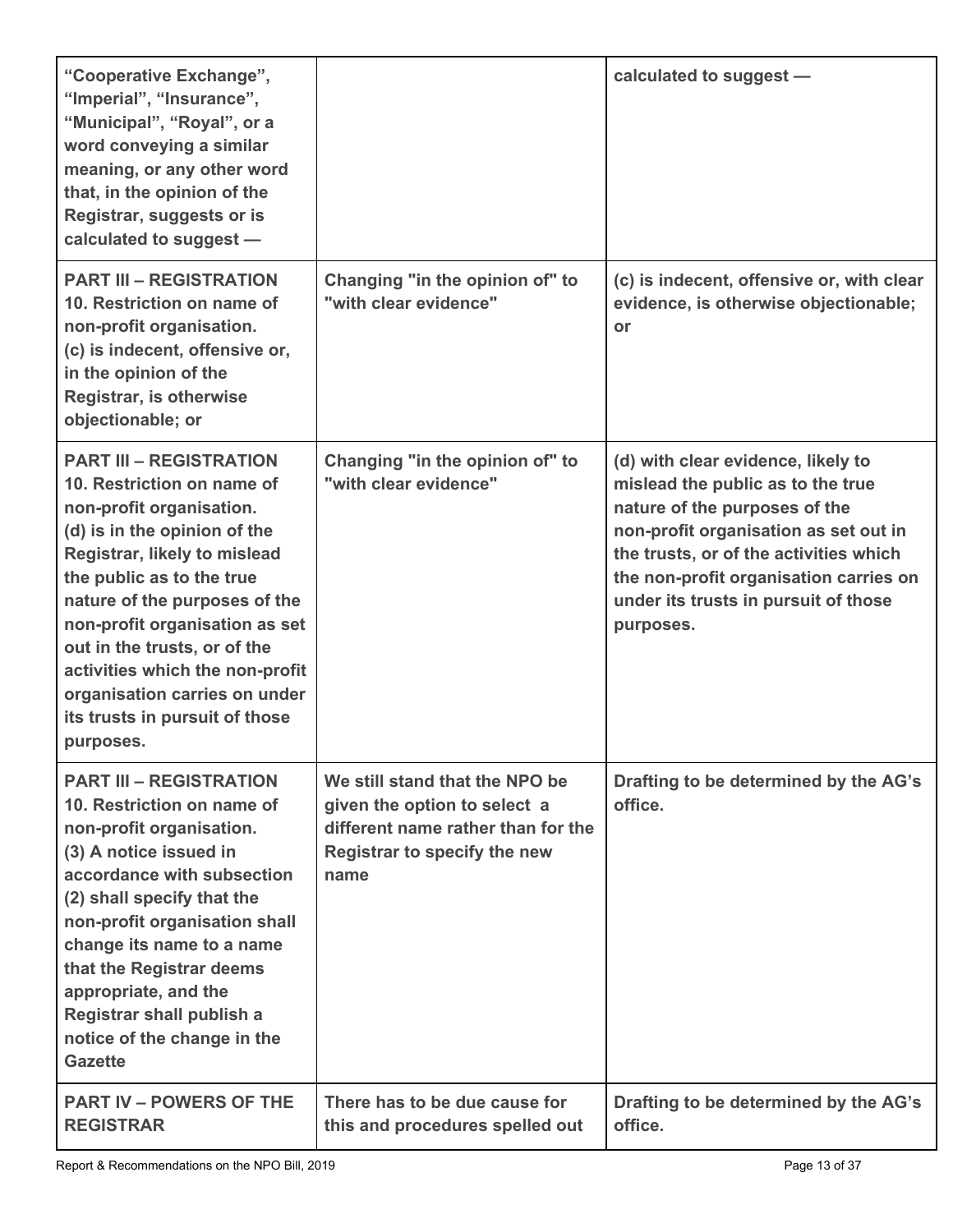| 11. Cancellation or<br>suspension of registration.<br>(2) Where the Registrar or the<br><b>Attorney-General determines</b><br>that an investigation into the<br>operations of a non-profit<br>organisation is required, the<br><b>Registrar may suspend the</b><br>registration of the non-profit<br>organisation during the<br>period of that investigation. | and a timeframe for an<br>investigation to take place.<br>This would be a function of the<br><b>Advisory Committee to provide</b><br>review and commentary in the<br>instance of a considered<br>cancellation or suspension.                                                                                                                                                                                                                                |                                                             |
|---------------------------------------------------------------------------------------------------------------------------------------------------------------------------------------------------------------------------------------------------------------------------------------------------------------------------------------------------------------|-------------------------------------------------------------------------------------------------------------------------------------------------------------------------------------------------------------------------------------------------------------------------------------------------------------------------------------------------------------------------------------------------------------------------------------------------------------|-------------------------------------------------------------|
| 11. Cancellation or<br>suspension of registration.<br>4 (b) will be cancelled or<br>suspended, at the end of<br>thirty days from the date of<br>such notice or within such<br>other period as the Registrar<br>determines.                                                                                                                                    | <b>CSO should be directly notified</b><br>formally in writing that the<br><b>Registrar/Commission is minded</b><br>to cancel their registration<br>(giving reason(s)) and a time<br>frame to appeal. The timeframe<br>should be increased from the<br>current level to at least 60 days<br>(see s. 126(3) of the Insurance<br>Act). Such appeal should be to a<br><b>Commission/Board, Note</b><br>comments on Clause 12 [Part IV,<br>NPO Bill, preceding]. | Drafting to be determined by the AG's<br>office.            |
| 11. Cancellation or<br>suspension of registration.<br>(5) Before exercising his<br>powers to cancel or suspend<br>under this section, the<br><b>Registrar shall give a</b><br>non-profit organisation an<br>opportunity to show cause, in<br>writing, why its registration<br>should not be cancelled or<br>suspended.                                        | Clause (5) should precede clause<br>(4) which is a shaming clause,<br>that could damage the reputation<br>of the NPO.<br>Insert time frame of 21 [as per<br>clause 12 (3)] days for the NPO to<br>respond to the allegations. An<br>extended investigation that may<br>drag on for months and months<br>could be critically deleterious to<br>the NPO( for example, it could<br>lose funding or sponsorships as<br>a result of a pending review.)           | Drafting to be determined by the AG's<br>office.            |
| <b>PART IV – POWERS OF THE</b><br><b>REGISTRAR</b><br>12. Removal from the<br>register.<br>2 (c) it failing to maintain a<br>required financial records,                                                                                                                                                                                                      | Recommend the removal of "a"                                                                                                                                                                                                                                                                                                                                                                                                                                | 2 (c) it failing to maintain required<br>financial records, |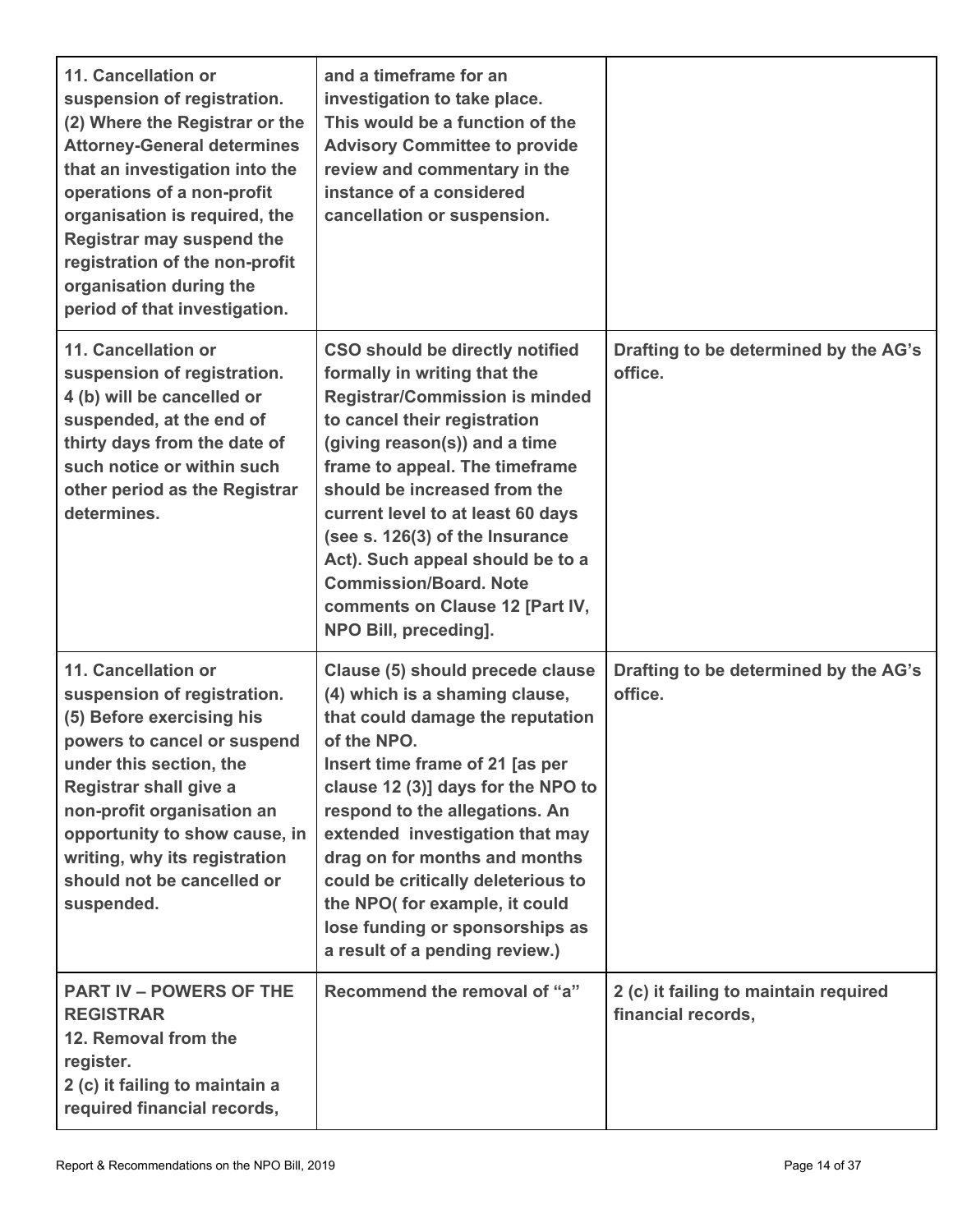| <b>PART IV - POWERS OF THE</b><br><b>REGISTRAR</b><br>12. Removal from the<br>register.<br>3) Where the Registrar is of<br>the opinion that a non-profit<br>organisation is in default with<br>respect to any requirement as<br>to a return, financial record,<br>notice, document or fee, he<br>shall send a notice to that<br>non-profit organisation<br>advising it of the default and<br>stating that, unless the<br>default is remedied within<br>twenty-one days after the<br>receipt of the notice, the<br>registration shall be<br>cancelled and the non-profit<br>organisation shall be<br>removed from the Register. | Changing "in the opinion of" to<br>"clear evidence"                                                                                                                                                  | 3) Where there is clear evidence that a<br>non-profit organisation is in default<br>with respect to any requirement as to<br>a return, financial record, notice,<br>document or fee, he shall send a<br>notice to that non-profit organisation<br>advising it of the default and stating<br>that, unless the default is remedied<br>within twenty-one days after the<br>receipt of the notice, the registration<br>shall be cancelled and the non-profit<br>organisation shall be removed from<br>the Register. |
|--------------------------------------------------------------------------------------------------------------------------------------------------------------------------------------------------------------------------------------------------------------------------------------------------------------------------------------------------------------------------------------------------------------------------------------------------------------------------------------------------------------------------------------------------------------------------------------------------------------------------------|------------------------------------------------------------------------------------------------------------------------------------------------------------------------------------------------------|-----------------------------------------------------------------------------------------------------------------------------------------------------------------------------------------------------------------------------------------------------------------------------------------------------------------------------------------------------------------------------------------------------------------------------------------------------------------------------------------------------------------|
| <b>PART IV - POWERS OF THE</b><br><b>REGISTRAR</b><br>13. Distribution of assets on<br>removal from Register.<br>3 (a) in respect of its cash, to<br>the Central Bank; and                                                                                                                                                                                                                                                                                                                                                                                                                                                     | Not defined in Clause 2.<br>Recommend to add the definition<br>to Clause 2 and it should refer to<br>the "Central Bank of The<br><b>Bahamas"</b>                                                     | Drafting to be determined by the AG's<br>office.                                                                                                                                                                                                                                                                                                                                                                                                                                                                |
| <b>PART IV - POWERS OF THE</b><br><b>REGISTRAR</b><br>13. Distribution of assets on<br>removal from Register.<br>(b) in respect of property, to<br>the Treasurer.                                                                                                                                                                                                                                                                                                                                                                                                                                                              | Not defined in Clause 2.<br>Recommend to add the definition<br>to Clause 2 and it should refer to<br>the "Treasury of The Bahamas"                                                                   | Drafting to be determined by the AG's<br>office.                                                                                                                                                                                                                                                                                                                                                                                                                                                                |
| 15. Power to impose<br>administrative fines.<br>(1) The Registrar may impose<br>an administrative fine not<br>exceeding five thousand<br>dollars, if after investigation it<br>is proven that a non-profit<br>organisation has failed,<br>without reasonable cause to<br>produce financial records<br>reflecting all monies received                                                                                                                                                                                                                                                                                           | This can be considered<br>excessive given the nature of the<br>non profit sector. Suspension or<br>cancellation may be a more<br>reasonable, unless fraud,<br>laundering or theft is<br>established. | Drafting to be determined by the AG's<br>office.                                                                                                                                                                                                                                                                                                                                                                                                                                                                |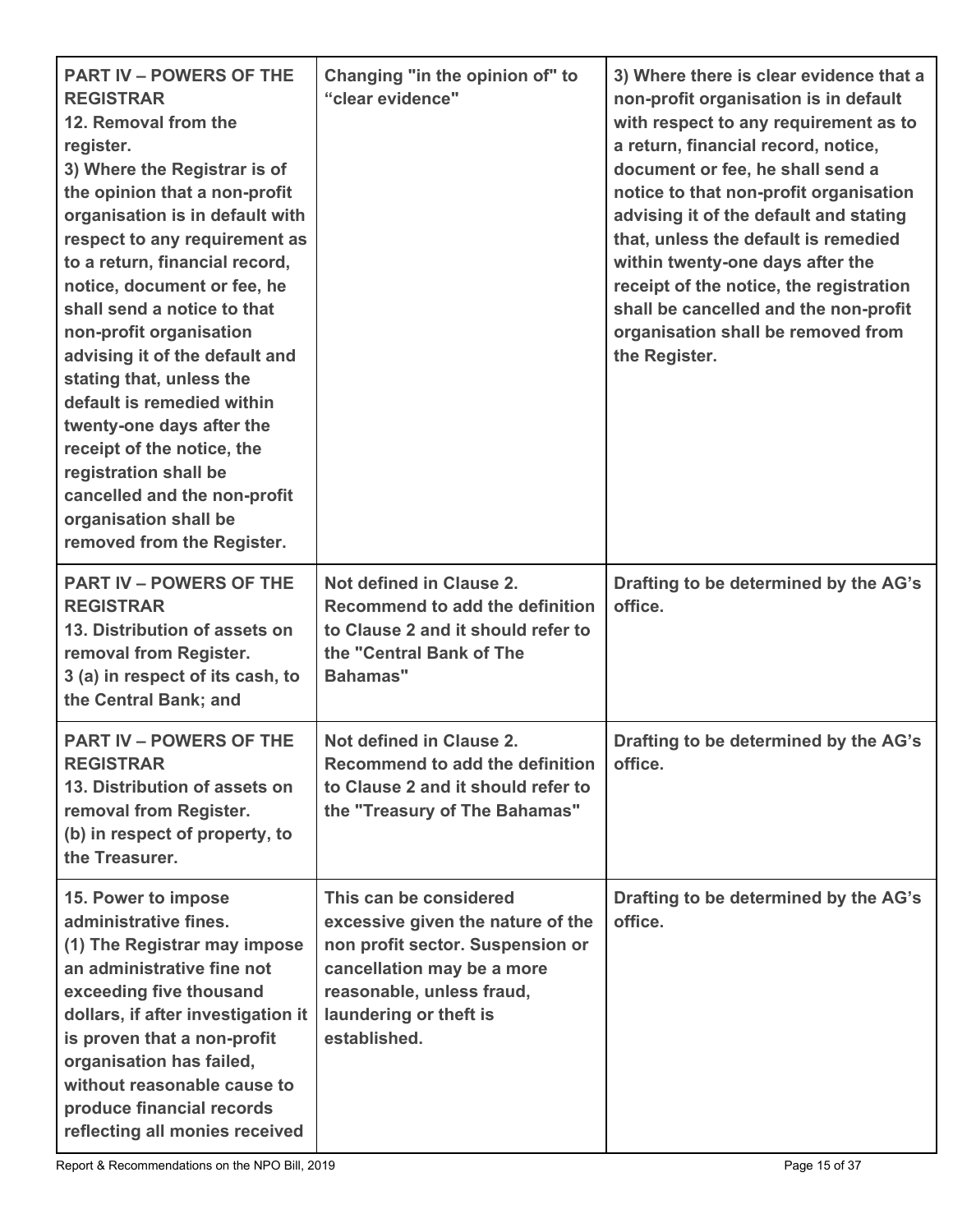| and expended.                                                                                                                                                                                                                                                                              |                                                                                                                                                                                                                                                                                                                                                                                                                                                                                                                                                                                                                                                                                                                                                         |                                                                                                                                                                                                                                                          |
|--------------------------------------------------------------------------------------------------------------------------------------------------------------------------------------------------------------------------------------------------------------------------------------------|---------------------------------------------------------------------------------------------------------------------------------------------------------------------------------------------------------------------------------------------------------------------------------------------------------------------------------------------------------------------------------------------------------------------------------------------------------------------------------------------------------------------------------------------------------------------------------------------------------------------------------------------------------------------------------------------------------------------------------------------------------|----------------------------------------------------------------------------------------------------------------------------------------------------------------------------------------------------------------------------------------------------------|
| 15. Power to impose<br>administrative fines.<br>(2) In the case of a continuing<br>breach, an administrative fine<br>not exceeding five hundred<br>dollars for every day the<br>breach continues shall be<br>imposed on the non-profit<br>organisation.                                    | This is excessive given the<br>nature and scope of the non<br>profit sector. On average,<br>preliminary research indicates<br>that on average, Bahamian for<br>profits have budgets of \$25-40K<br>per annum with volunteers<br>instead of paid staff. . As this<br>level of reporting is a new<br>mandate. The most likely driver<br>of lack of compliance in the first<br>year will be lack of capacity.<br>This is an area of note that the<br>registrar (and Advisory<br>committee) can monitor and if it<br>is found to be a significant<br>occurrence, then further<br>regulations may be developed.<br>This is an additional fine. This<br>could be considered onerous for<br>smaller non profits given the<br>ethos behind non profit activity. | Drafting to be determined by the AG's<br>office.                                                                                                                                                                                                         |
| <b>NPO Bill, 2018</b><br>16. Power to require<br>information.<br>2. A person is not required<br>under subsection (1) to<br>produce or provide<br>information that the person<br>would be entitled to refuse to<br>produce or provide on the<br>grounds of legal professional<br>privilege. | It would seem that there is little<br>to ensure that the Registrar will<br>not take confidential information<br>and putting it into the public<br>domain.<br>We recommend reinstating<br>Clause 2. as per the 2018 bill                                                                                                                                                                                                                                                                                                                                                                                                                                                                                                                                 | 17. Power to require information.<br>2. A person is not required under<br>subsection (1) to produce or provide<br>information that the person would be<br>entitled to refuse to produce or<br>provide on the grounds of legal<br>professional privilege. |
| <b>PART V - RECORD-KEEPING</b><br><b>AND REPORTING</b><br>19. Obligation to maintain<br>financial records.<br>(4) A non-profit organisation<br>that contravenes subsection<br>(1) or (3) commits an offence<br>summary conviction to a fine<br>not exceeding ten thousand<br>dollars.      | This is excessive given the<br>nature of the non profit sector.<br>We recommend suspension and<br>a period to rectify breach at<br>which point fines and<br>prosecution could take place.<br><b>Civil Society ( or the NPO</b><br><b>Advisory Committee) with</b><br>minimum standards for                                                                                                                                                                                                                                                                                                                                                                                                                                                              | Drafting to be determined by the AG's<br>office.                                                                                                                                                                                                         |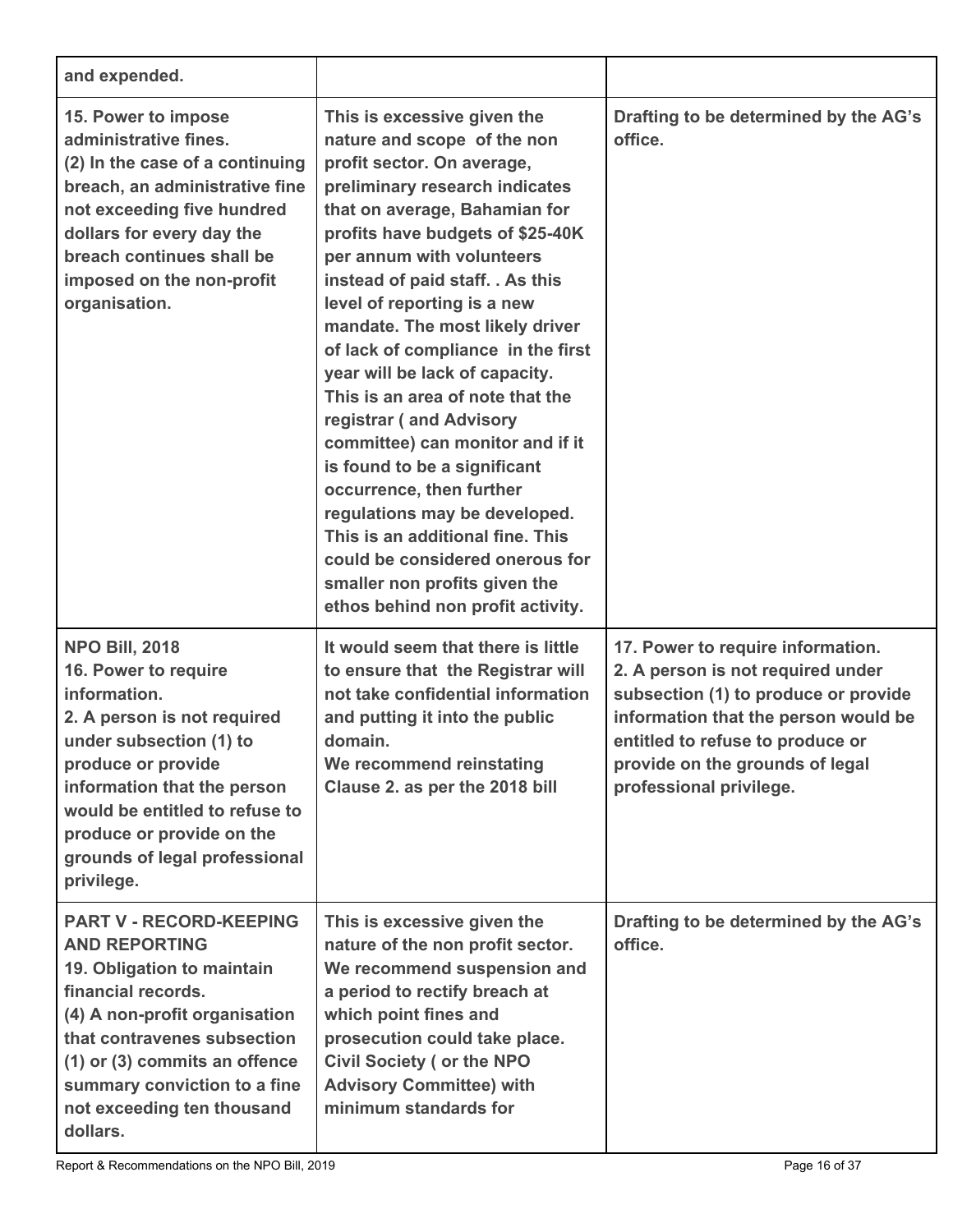|                                                                                                                                                                                                                                                                                                                                                                                                                                                                                                                                                                                                                                   | monitoring the NPOs below \$75k<br>threshold                                                                                                                                                                                                                               |                                                                                                                                                                                                                                                                                                                                                                                                                                                                                              |
|-----------------------------------------------------------------------------------------------------------------------------------------------------------------------------------------------------------------------------------------------------------------------------------------------------------------------------------------------------------------------------------------------------------------------------------------------------------------------------------------------------------------------------------------------------------------------------------------------------------------------------------|----------------------------------------------------------------------------------------------------------------------------------------------------------------------------------------------------------------------------------------------------------------------------|----------------------------------------------------------------------------------------------------------------------------------------------------------------------------------------------------------------------------------------------------------------------------------------------------------------------------------------------------------------------------------------------------------------------------------------------------------------------------------------------|
| <b>PART V - RECORD-KEEPING</b><br><b>AND REPORTING</b><br>20. Declaration of availability<br>of financial records.<br>(4) Where a non-profit<br>organisation changes its<br>registered office address<br>subsequent to the<br>submission of a declaration,<br>the non-profit organisation<br>shall provide the newly<br>appointed registered office<br>with a declaration in<br>accordance with subsection<br>(1) and the new registered<br>office shall submit a<br>duplicate copy of the<br>declaration made by the<br>non-profit organisation to the<br>Registrar within thirty days of<br>the date of the new<br>appointment. | <b>Recommend redraft</b>                                                                                                                                                                                                                                                   | (4) Where a non-profit organisation<br>changes its registered office address<br>subsequent to the submission of a<br>declaration, the non-profit<br>organisation shall provide the newly<br>appointed registered office with a<br>declaration in accordance with<br>subsection (1) and the new registered<br>office shall submit a duplicate copy of<br>the declaration made by the non-profit<br>organisation to the Registrar within<br>thirty days of the date of the new<br>appointment. |
| <b>PART V - RECORD-KEEPING</b><br><b>AND REPORTING</b><br>20. Declaration of availability<br>of financial records.<br>(2) A non-profit organisation<br>that was registered prior to<br>the coming into force of this<br><b>Act shall submit its</b><br>declaration within sixty days<br>of the coming into force of<br>this Act.                                                                                                                                                                                                                                                                                                  | This was not also increased to 90<br>days as per Clause (1) A<br>non-profit organisation shall<br>submit its declaration of<br>availability of financial records to<br>the Registrar within ninety days<br>of its registration. We<br>recommend changing it to 90<br>days. | <b>PART V - RECORD-KEEPING AND</b><br><b>REPORTING</b><br>20. Declaration of availability of<br>financial records.<br>(2) A non-profit organisation that was<br>registered prior to the coming into<br>force of this Act shall submit its<br>declaration within ninety days of the<br>coming into force of this Act.                                                                                                                                                                         |
| <b>PART V - RECORD-KEEPING</b><br><b>AND REPORTING</b><br>22. Production of records.<br>(2) The Registrar may give<br>notice under subsection (1)<br>only where he has reason to<br>believe or has information<br>that the non-profit<br>organisation is engaged in                                                                                                                                                                                                                                                                                                                                                               | We recommend change "has<br>reason to believe" and replace<br>with "has reasonable grounds"<br>as per Clause 35 (5) and [ ]. We<br>recommend insert "credible"<br>before "information that"<br>This would also be a section<br>where the Advisory Council                  | (2) The Registrar may give notice<br>under subsection (1) only where he<br>has reasonable grounds or has<br>information that the non-profit<br>organisation is engaged in activities<br>that are identified risks.                                                                                                                                                                                                                                                                           |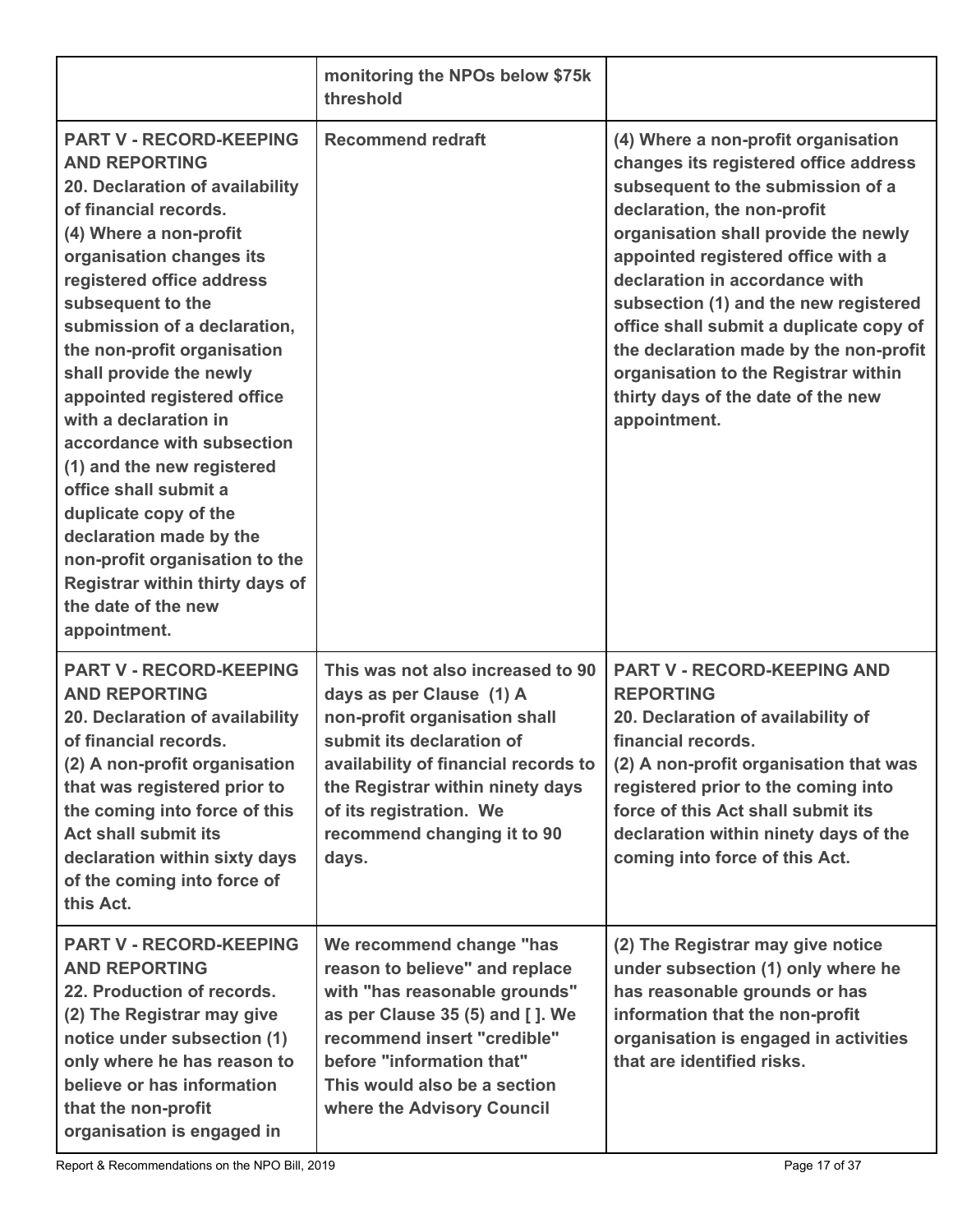| activities that are identified<br>risks.                                                                                                                                                                                                                                                                                                                                 | could participate in the risk<br>assessment of NPO activities.                                                                                                                                                                                                                                                                                                                                                                                              |                                                  |
|--------------------------------------------------------------------------------------------------------------------------------------------------------------------------------------------------------------------------------------------------------------------------------------------------------------------------------------------------------------------------|-------------------------------------------------------------------------------------------------------------------------------------------------------------------------------------------------------------------------------------------------------------------------------------------------------------------------------------------------------------------------------------------------------------------------------------------------------------|--------------------------------------------------|
| <b>PART V - RECORD-KEEPING</b><br><b>AND REPORTING</b><br>22. Production of records.<br>(6) A non-profit organisation<br>which fails to comply with a<br>notice issued under<br>subsection (1) commits an<br>offence and is liable upon<br>summary conviction to a fine<br>not exceeding ten thousand<br>dollars.                                                        | This is excessive given the<br>nature of the non profit sector.<br><b>Suspension from the registration</b><br>would be a fairer option.                                                                                                                                                                                                                                                                                                                     | Drafting to be determined by the AG's<br>office. |
| <b>PART V - RECORD-KEEPING</b><br><b>AND REPORTING</b><br>22. Production of records.<br>(7) A person required to<br>provide an explanation under<br>subsection (4), commits an<br>offence if he, without<br>reasonable excuse, fails to<br>provide the explanation and<br>shall be liable upon summary<br>conviction to a fine not<br>exceeding ten thousand<br>dollars. | This is excessive given the<br>nature of the non profit sector. In<br>addition, the responsibility for<br>compliance would be on the<br>board, or governing body, of an<br>NPO, not an individual person.<br>This also would be an instance<br>where suspension or<br>cancellation would be an<br>appropriate circumstances<br>unless fraud, theft and<br>laundering are suspected and<br>then the pertinent standing<br>legislation for these would apply. | Drafting to be determined by the AG's<br>office. |
| A person who carries on<br>operations without<br>registering in accordance<br>with this section, commits an<br>offence and is liable on<br>summary conviction to a fine<br>not exceeding ten thousand<br>dollars or a term of<br>imprisonment not exceeding<br>one year, or to both such fine<br>and term of imprisonment.                                               |                                                                                                                                                                                                                                                                                                                                                                                                                                                             |                                                  |
| <b>PART VI - MISCELLANEOUS</b><br>28. Right of appeal.<br>A non-profit organisation<br>may appeal to the court<br>against a decision of the                                                                                                                                                                                                                              | We believe this should go to<br>arbitration/dispute settlement /<br>tripartite panel first before the<br>courts, or a cheaper faster legal<br>alternative.                                                                                                                                                                                                                                                                                                  | Drafting to be determined by the AG's<br>office. |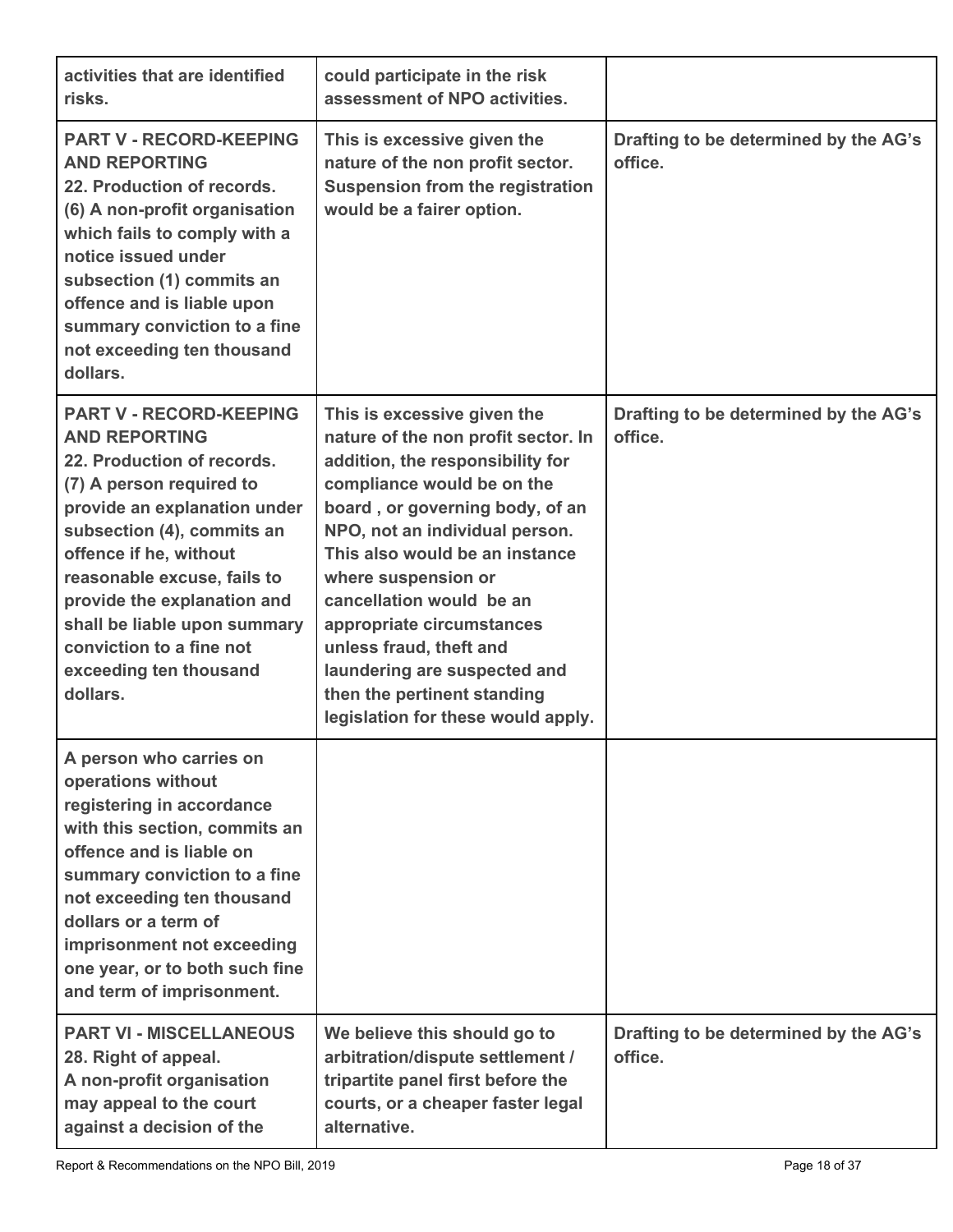| <b>Registrar to-</b>                                                                                                                                                                                                                                                                                                                                                                                                                                                                                                                                                                                                           | The right of appeal should be to<br>a Commission/Board (or an<br>Ombudsman) instead of an<br>immediate appeal to the Supreme<br><b>Court of The Bahamas. This will</b><br>allow for the possibility of issues<br>being resolved before adding<br>them to an already over-<br>burdened court system. There<br>are national, regional and<br>international independent<br>mediation/arbitration/dispute<br>settlement bodies on the basis of<br>which an amendment clause can<br>be drafted.<br>Most non profits will not have the<br>ability or resources to go to<br>court to challenge the Registrar. |  |
|--------------------------------------------------------------------------------------------------------------------------------------------------------------------------------------------------------------------------------------------------------------------------------------------------------------------------------------------------------------------------------------------------------------------------------------------------------------------------------------------------------------------------------------------------------------------------------------------------------------------------------|--------------------------------------------------------------------------------------------------------------------------------------------------------------------------------------------------------------------------------------------------------------------------------------------------------------------------------------------------------------------------------------------------------------------------------------------------------------------------------------------------------------------------------------------------------------------------------------------------------|--|
| <b>THIRD SCHEDULE</b><br><b>OBJECTS AND REASONS</b><br><b>Clause 7 of the Bill provides</b><br>the matters which the<br><b>Registrar takes into</b><br>consideration when<br>processing an application for<br>registration. Some of those<br>considerations include,<br>among other things-<br>(a) the organisation's<br>anticipated source of<br>contributions;<br>(b) the organisation's records<br>of contributions and<br>contributors;<br>(c) evidence of how<br>contributions were or are to<br>be applied;<br>(d) evidence of "Know Your<br>Client" compliance; and<br>(e) evidence of board<br>structure and function. | We recommend removal as the<br>issues relating to this clause no<br>longer apply to the revised Bill.                                                                                                                                                                                                                                                                                                                                                                                                                                                                                                  |  |
| <b>THIRD SCHEDULE</b><br><b>OBJECTS AND REASONS</b><br><b>Clause 24 of the Bill seeks to</b>                                                                                                                                                                                                                                                                                                                                                                                                                                                                                                                                   | This Clause is incorrect and<br>should be amended from \$50,000<br>to \$100,000.                                                                                                                                                                                                                                                                                                                                                                                                                                                                                                                       |  |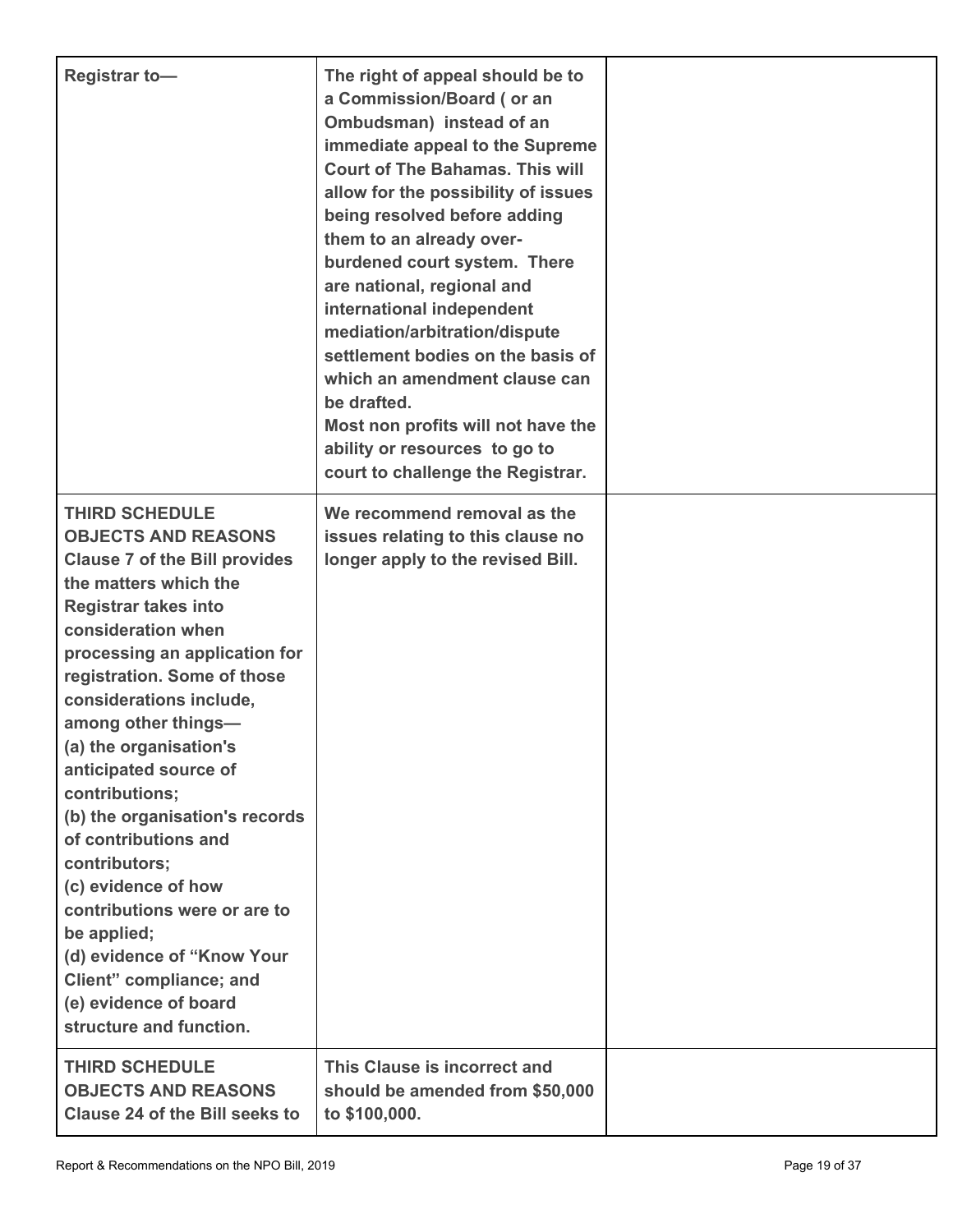| provide that non-profit<br>organisations must report to<br>the Registrar any donations<br>or disbursements of \$50,000<br>or more made by one person<br>in a year, whether the sum is |  |
|---------------------------------------------------------------------------------------------------------------------------------------------------------------------------------------|--|
| paid in a lump sum or as<br>aggregate sums.                                                                                                                                           |  |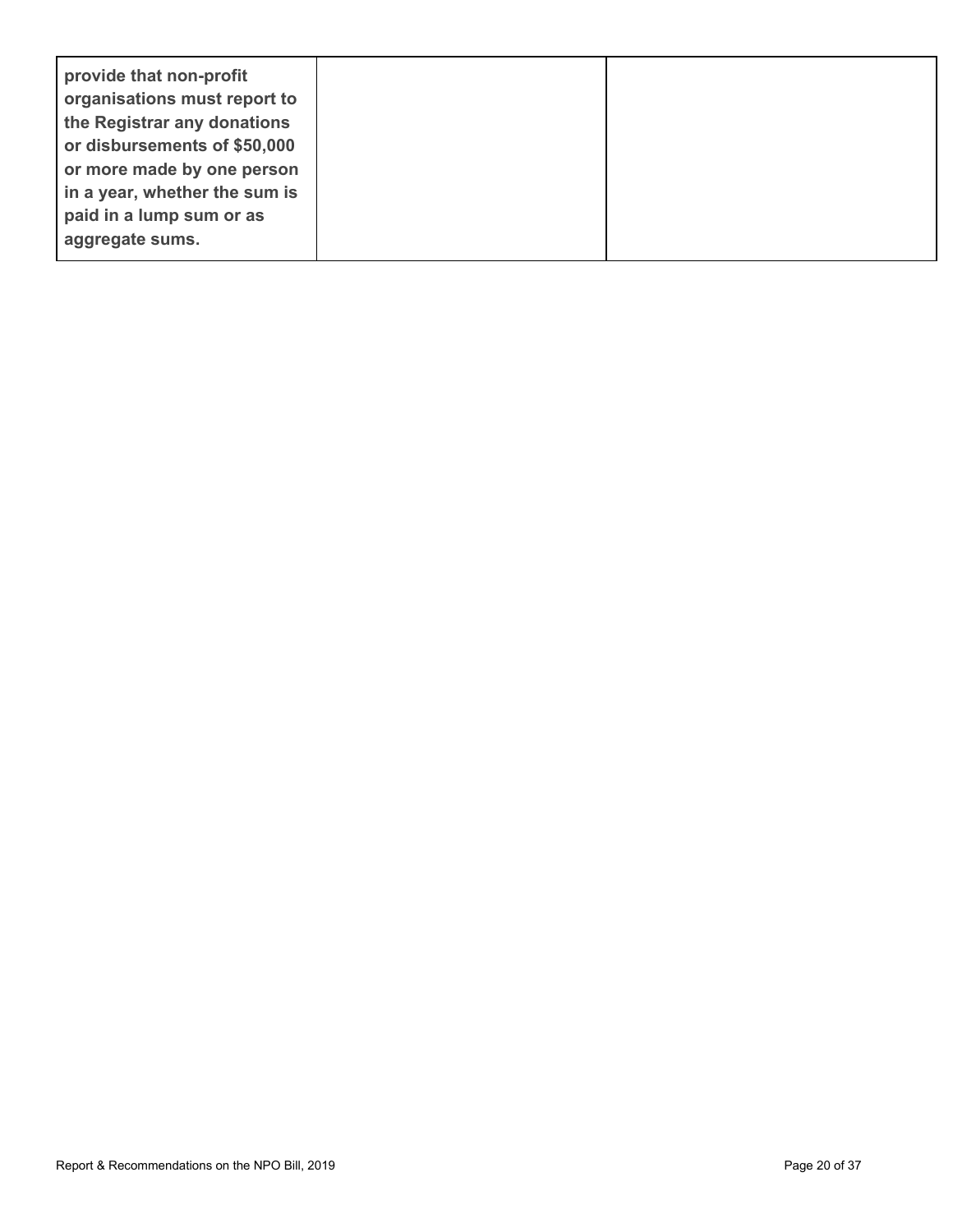# <span id="page-20-0"></span>**ADVISORY COMMITTEE TO THE REGISTRAR**

| <b>Existing Clause</b>                                                     | <b>Improvement recommended</b>                                                                                                                                                                                                                                                                                                                                                                                                                                                                                                                                                                                                                                                                             | <b>Proposed Clause</b>                                                                                                                                                                                                                                                                                                                                                                                                                                                                                                                                                                                                                                                                                                                                                                                                                                                                                                                                                                                                                                                                                                                                                                                                                                                                              |
|----------------------------------------------------------------------------|------------------------------------------------------------------------------------------------------------------------------------------------------------------------------------------------------------------------------------------------------------------------------------------------------------------------------------------------------------------------------------------------------------------------------------------------------------------------------------------------------------------------------------------------------------------------------------------------------------------------------------------------------------------------------------------------------------|-----------------------------------------------------------------------------------------------------------------------------------------------------------------------------------------------------------------------------------------------------------------------------------------------------------------------------------------------------------------------------------------------------------------------------------------------------------------------------------------------------------------------------------------------------------------------------------------------------------------------------------------------------------------------------------------------------------------------------------------------------------------------------------------------------------------------------------------------------------------------------------------------------------------------------------------------------------------------------------------------------------------------------------------------------------------------------------------------------------------------------------------------------------------------------------------------------------------------------------------------------------------------------------------------------|
| Part I<br><b>Clause 1bis</b>                                               |                                                                                                                                                                                                                                                                                                                                                                                                                                                                                                                                                                                                                                                                                                            | <b>GeneralPrinciples:</b><br><b>Contribution of the Sector to National</b><br><b>Development</b><br><b>Social Wellness</b><br>Accountability-highest standards of<br>self-regulation,<br><b>Joint collaboration</b><br><b>Tripartite Consultation</b>                                                                                                                                                                                                                                                                                                                                                                                                                                                                                                                                                                                                                                                                                                                                                                                                                                                                                                                                                                                                                                               |
| Part II<br><b>Clause 6bis</b><br><b>Establishment of</b><br>an NPO Council | We recommend a separate<br>independent advisory group for<br>the Registrar to assist with<br>$\bullet$ 2 <sup>nd</sup> level of vetting of<br>applications for NPO<br>status<br>Consultation on<br>consideration for<br>suspension/discipline<br>Facilitate informal groups<br>toward formalization<br>Facilitating public<br>education / build funding<br>& technical support<br>strategies to sustain the<br>NGO community<br>Consultation on<br>regulations and<br>enactment<br>Stipends and funding<br>We recommend that the<br>members of 9 person council will<br>be suggested by Civil Society<br>Bahamas (4) UB(1) Christian<br>Council (2) Disabilities<br>Council(1) Bar Association NAGB<br>(1) | There is hereby established a body to be<br>known as the NPO Advisory Council<br>(hereinafter referred to as "the Council").<br>The Council shall have responsibility to<br>support the Registrar in:<br>vetting of applications for NPO status<br><b>Evaluating the Memorandum of</b><br>$\bigcirc$<br><b>Articles and terms of</b><br>governance.<br>Vetting for name and mission<br>$\bigcirc$<br>overlap<br><b>Consultation on consideration</b><br>$\circ$<br>for suspension, cancellation or<br>other level of discipline<br>to enhance the accountability of<br>$\bullet$<br>non-profit organisations to donors,<br>beneficiaries and the general public;<br>(h) to promote public trust and<br>confidence in non-profit organisations;<br>(i) to encourage and promote the<br>effective use of charitable resources;<br>(j) to educate and assist non-profit<br>organisations in relation to matters of<br>good governance and management,<br>$including -$<br>(i) issuing guidelines or<br>recommendations on the best practice<br>to be observed by non-profit<br>organisations, fiduciaries and other<br>to stimulate and promote research into<br>any matter relating to non- profit<br>organisations, including -<br>(i) collecting and disseminating<br>information or research about |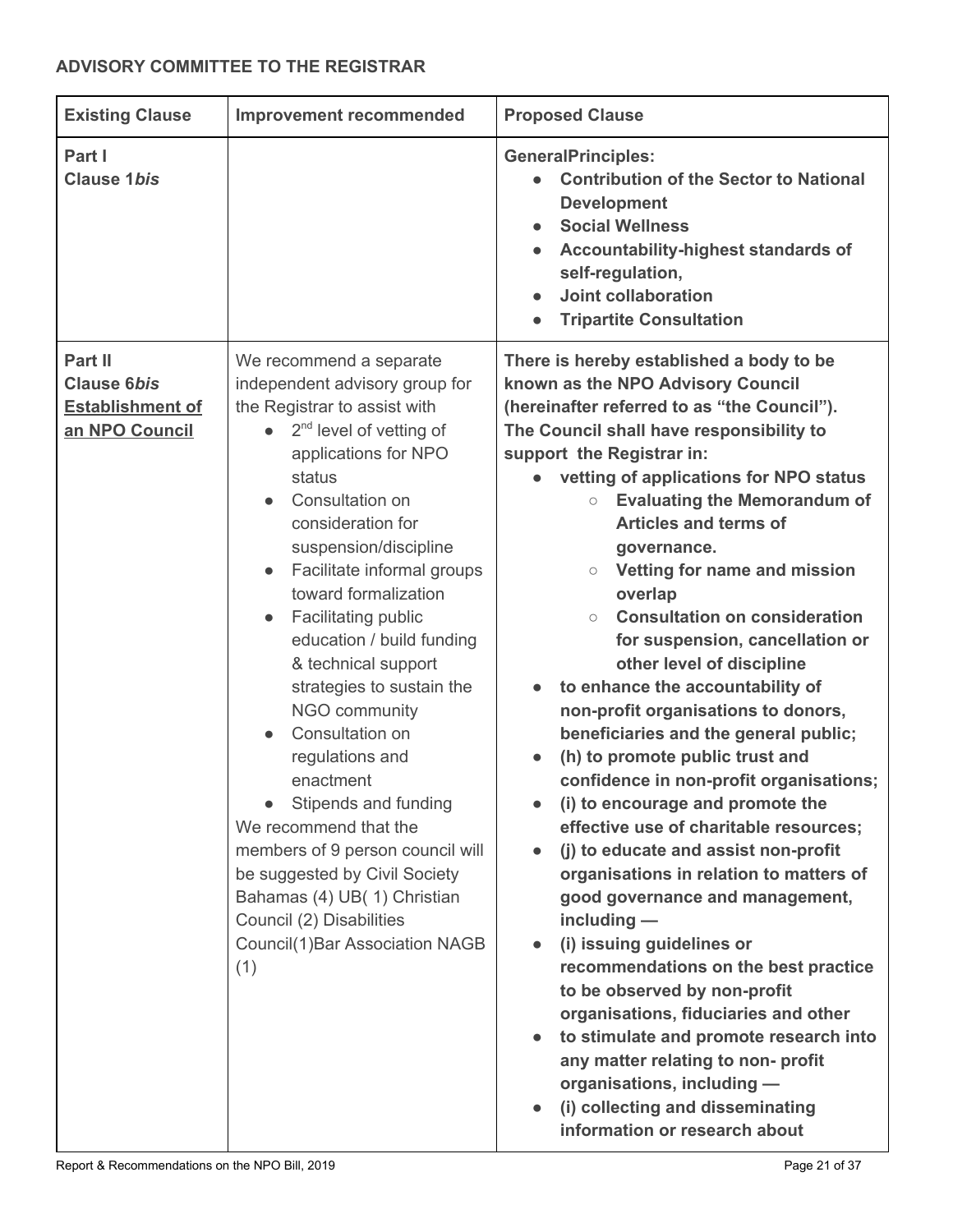|  | non-profit organisations;                                                          |
|--|------------------------------------------------------------------------------------|
|  | (ii) advising on areas where further                                               |
|  | research or information about                                                      |
|  | non-profit organisations should be                                                 |
|  | undertaken or collected; and                                                       |
|  | (iii) entering into contracts or                                                   |
|  | arrangements for research or                                                       |
|  | information about non-profit                                                       |
|  | organisations to be undertaken or                                                  |
|  | collected;                                                                         |
|  | <b>Consultation on consideration for</b>                                           |
|  | suspension/discipline                                                              |
|  | Review of concern and breach of standards                                          |
|  | <b>Facilitate informal groups toward</b>                                           |
|  | formalization                                                                      |
|  | Facilitating public education / build funding &                                    |
|  |                                                                                    |
|  | technical support strategies to sustain the                                        |
|  | <b>NGO community</b>                                                               |
|  | <b>Consultation on regulations and enactment</b>                                   |
|  | <b>Stipends and funding</b>                                                        |
|  | assess compliance with the general                                                 |
|  | principles, and to advise on:                                                      |
|  | <b>Minimum Standards for non-registered</b><br>$\bullet$<br><b>NPO<sub>s</sub></b> |
|  | <b>Liason for Best Practices and</b>                                               |
|  |                                                                                    |
|  | <b>Technical Assistance As appropriate,</b>                                        |
|  | for registered NPOs                                                                |
|  | <b>Inspections</b>                                                                 |
|  | <b>Appeals</b>                                                                     |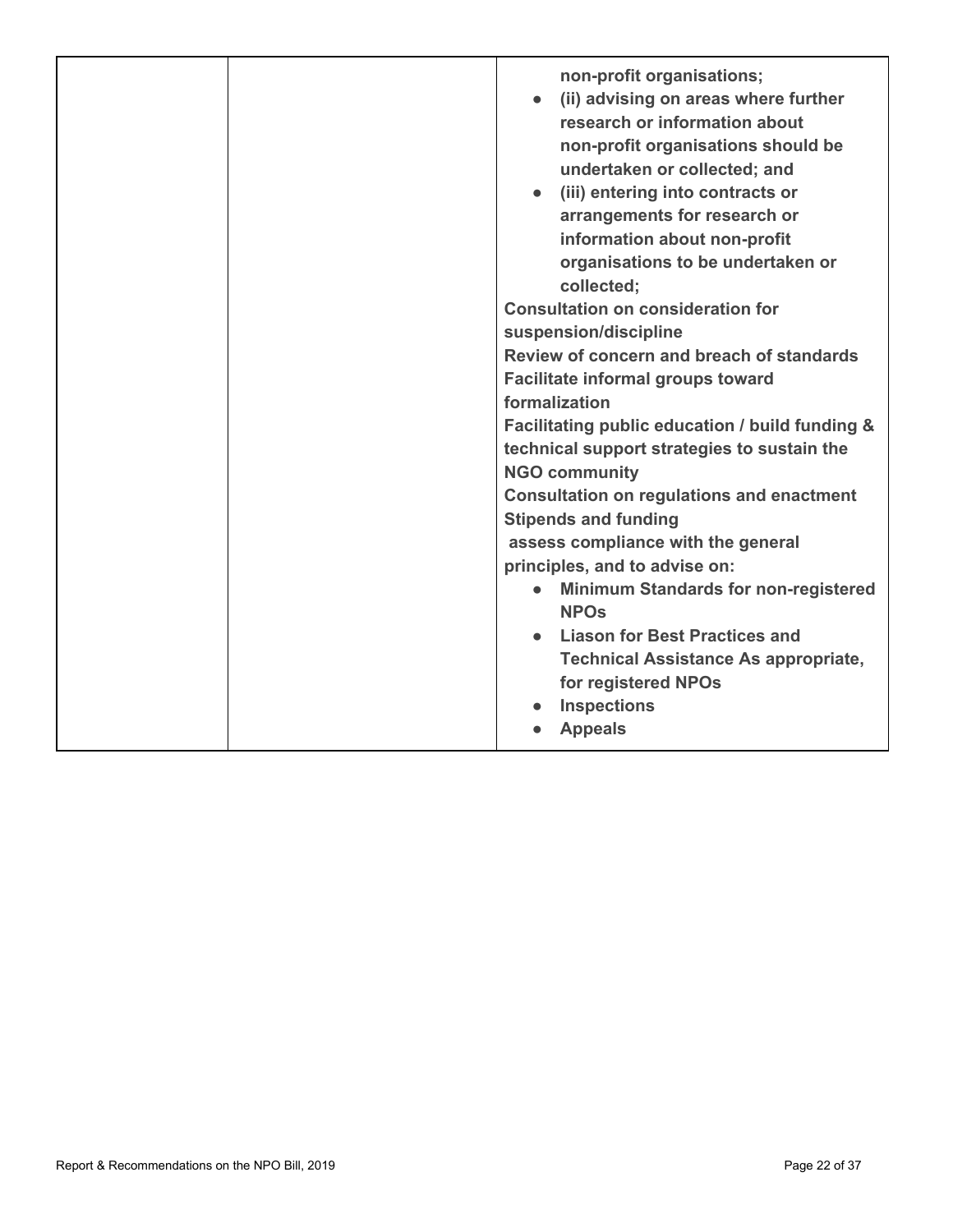### <span id="page-22-0"></span>**MINIMUM STANDARDS FOR ALL NPOs**

We appreciate that you given concessions with respect to the lower spectrum.

We believe all should be regulated. We are serious about accountability. As accountability leads to sustainability. Whilst we accept the exemptions we would like to work with you to determine minimum standards**.** Groups under \$75K should have requirement of meeting standards such as the declaration. Additionally, we would advocate that all NPO's regardless of orientation or composition should hold the same requirements for reporting.

| <b>Existing Clause</b>                                                                                                                                                                                                                                                                                                                         | <b>Improvement recommended</b>                                                                                                                                                                                                                                                                                                                                                                                                                                                                                                                                                                                                                                                                                 | <b>Proposed Clause</b>    |
|------------------------------------------------------------------------------------------------------------------------------------------------------------------------------------------------------------------------------------------------------------------------------------------------------------------------------------------------|----------------------------------------------------------------------------------------------------------------------------------------------------------------------------------------------------------------------------------------------------------------------------------------------------------------------------------------------------------------------------------------------------------------------------------------------------------------------------------------------------------------------------------------------------------------------------------------------------------------------------------------------------------------------------------------------------------------|---------------------------|
| <b>PART V -</b><br><b>RECORD-KEEPING</b><br><b>AND REPORTING</b><br>19. Declaration of<br>availability of<br>accounting records.<br>(3) A non-profit<br>organisation whose<br>business turnover<br>does not exceed<br>seventy five thousand<br>dollars per annum<br>shall not be required<br>to submit a<br>declaration under this<br>section. | All NPOs should have a<br>standardized<br>level of accountability. As such,<br>we recommend that Clause (3) be<br>removed. NPO's, without<br>exception, should file the<br>declaration. This will encourage<br>record financial record keeping<br>and prevent incentivizing NPO's<br>to "remain small" to avoid<br>declaration/regulation<br>Anonymous donors must be<br>balanced with the overriding<br>priority for the Government to<br>curb/eliminate money-laundering,<br>corruption, exploitation of the<br>vulnerable. It must be concretely<br>demonstrated to Government that<br><b>Civil Society understands and is</b><br>prepared to assist the<br><b>Government in solving this</b><br>challenge. | removal of subsection (3) |
| <b>PART VI -</b><br><b>MISCELLANEOUS</b><br><b>NEW Clause 35.</b><br>Non-application of<br>Part V of the Act.                                                                                                                                                                                                                                  | We appreciate the exclusions<br>considered for certain NPOs, but<br>feel that the same standards and<br>regulations should apply to all<br><b>NPOs that operate in The</b><br><b>Bahamas. Exemptions such as</b><br>these create potential loopholes<br>that those seeking to avoid<br>regulation and compliance might<br>exploit. This can damage the<br>integrity of the NPO sector.                                                                                                                                                                                                                                                                                                                         |                           |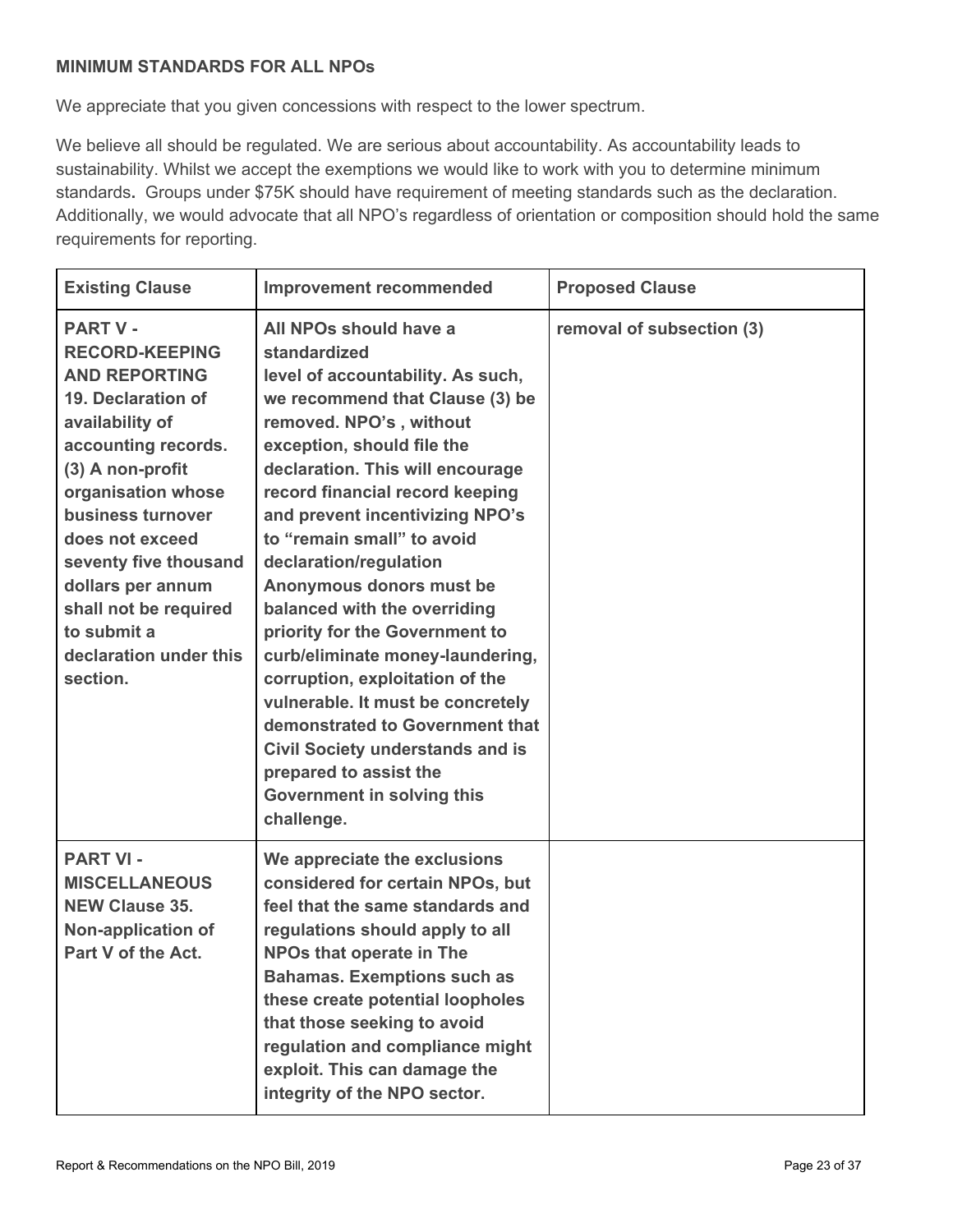| As such we recommend the          |  |
|-----------------------------------|--|
| removal of section 35 (2). Below  |  |
| are our rationales.               |  |
| (A) Same as B                     |  |
| (B) NPO groups that do not        |  |
| solicit the general public        |  |
| or take any government            |  |
| concessions may expose a          |  |
| risk to laundering as they        |  |
| could be reliant upon a           |  |
| sole private donor. They          |  |
| should still be subject to        |  |
| declaration. Similarly, the       |  |
| registered fiduciary,             |  |
| manager or service                |  |
| provider is bound to their        |  |
| regulation, but the group         |  |
| should be similarly bound         |  |
| to standards and                  |  |
| regulation as the                 |  |
| remainder of the sector.          |  |
| (C) (E) Exclusion of religious    |  |
| or umbrella NPO's under           |  |
| these conditions create           |  |
| inequity among the sector         |  |
| based on arbitrary                |  |
| attributes. As an example,        |  |
| many stand alone non-             |  |
| religious NPOs currently          |  |
| have a mandate in their           |  |
| articles to present their         |  |
| budgets to their                  |  |
| membership and vote on            |  |
| it's acceptance.                  |  |
| <b>Additionally, there should</b> |  |
| not be exemptions made            |  |
| based on the sectarian            |  |
| nature of the groups. All         |  |
| <b>NPOs are expected to</b>       |  |
| operate toward the                |  |
| common good and in good           |  |
| faith regardless of spiritual     |  |
| focus.                            |  |
| (D) Groups that affiliate or      |  |
| represent internationally         |  |
| accredited organizations          |  |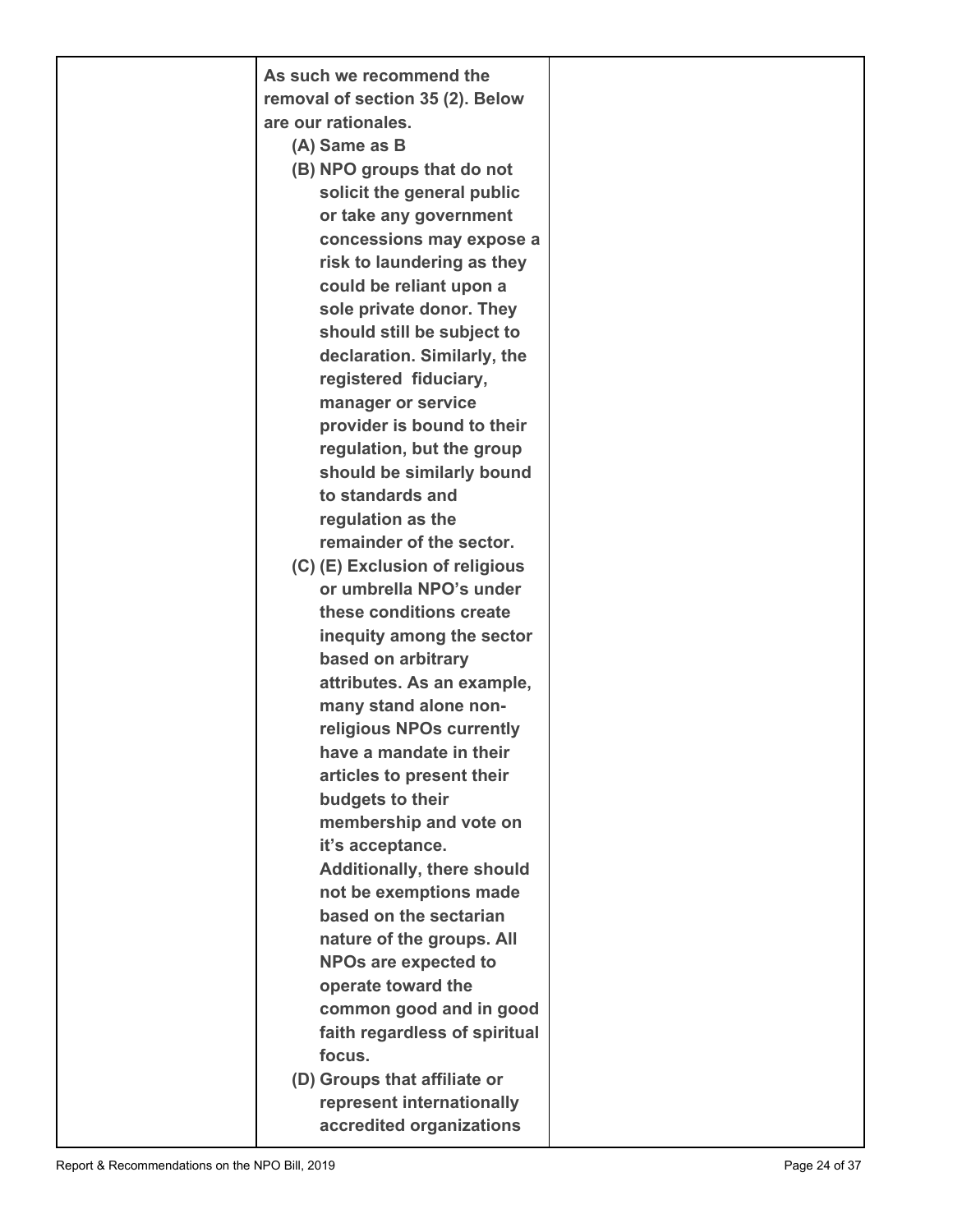| internationally |
|-----------------|
|-----------------|

### <span id="page-24-0"></span>**PROTECTION OF CONSTITUTIONAL RIGHT FOR INFORMAL SECTOR**

Allow informal organizations for time & scope limited operations

- Groups must make basic declaration of purpose and timeline ( short term efforts such as CRT, stake out, fundraising for a medical emergency or scholarship. .
- Protects Freedom of Assembly
- Provides time and opportunity for small groups to get started

### <span id="page-24-1"></span>**INCENTIVES FOR ALL NPOs**

[Make a narrative that the sector is a very important investment with a very high return on incentive. 1000 hours on national development. Saving youth, addressing NCM, saving the environment, caring for the disabled, keeping culture alive and building toward a sustainable].

NPOs that operate within the requirements could be incentivise as follows:

- Business license rebate for donations of \$5,000 or from companies
- NPO has priority to apply for crown land
- Apply for UB and BTVI scholarships for staff
- New Developments mandate to support a local NPO in HoA
- A percentage of dormant funds in NIB
- Apply for Government grants
- Volunteer govt employees get time off
- Able to apply for duty free equipment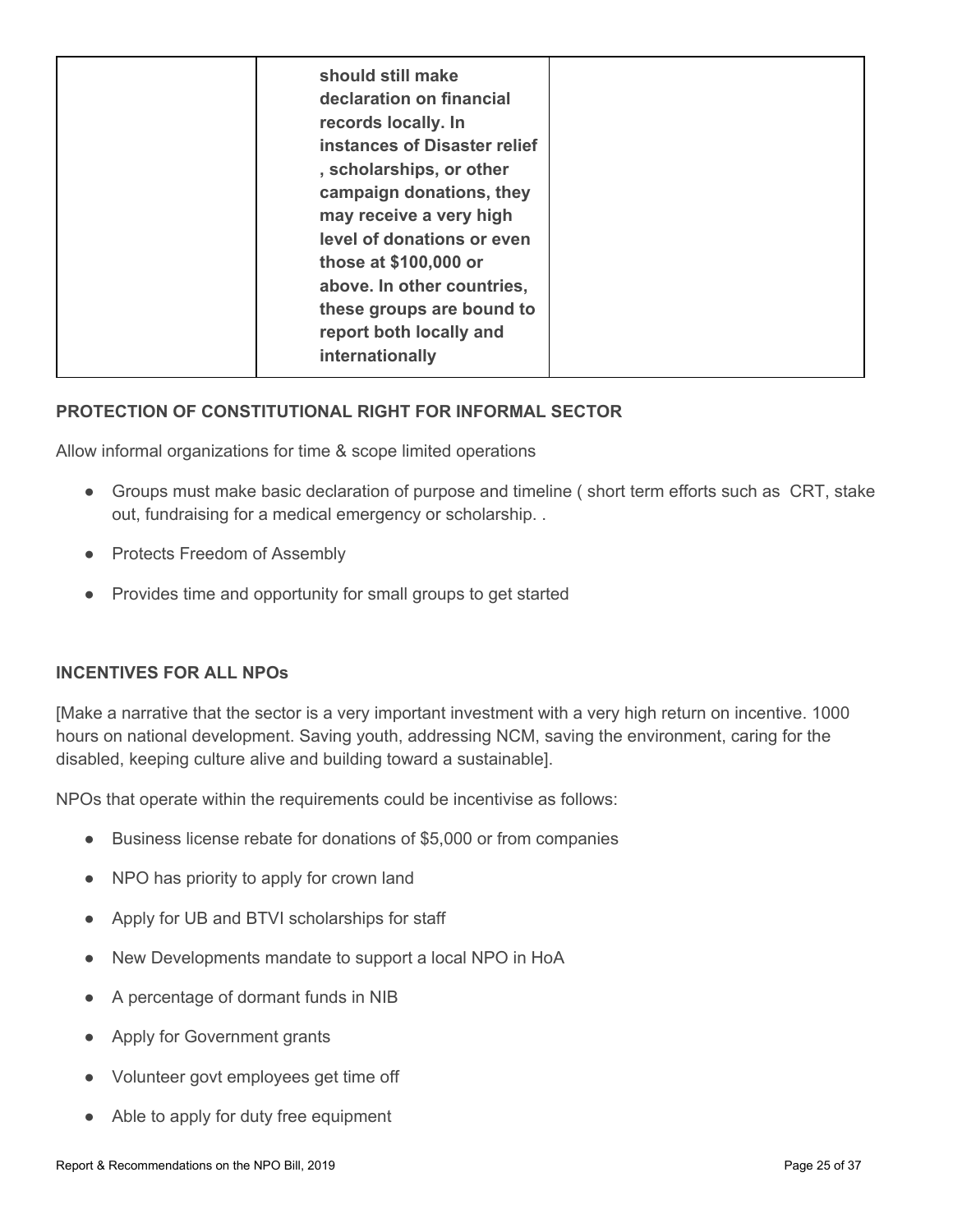● Duty free for fundraising activities

In an interdependent, globalised World, Sovereignty while requiring pragmatism and compromise, demands leadership in the protection and promotion of National Interests. Every crisis has within it an opportunity. The opportunity for The Bahamas with respect to the NPO Sector of Civil Society, is not for it to be seen as a liability, irritant or complication, but as a potential, repurposed engine for National Development and Economic Growth. How? By recognition and adoption of the following Guiding Principles.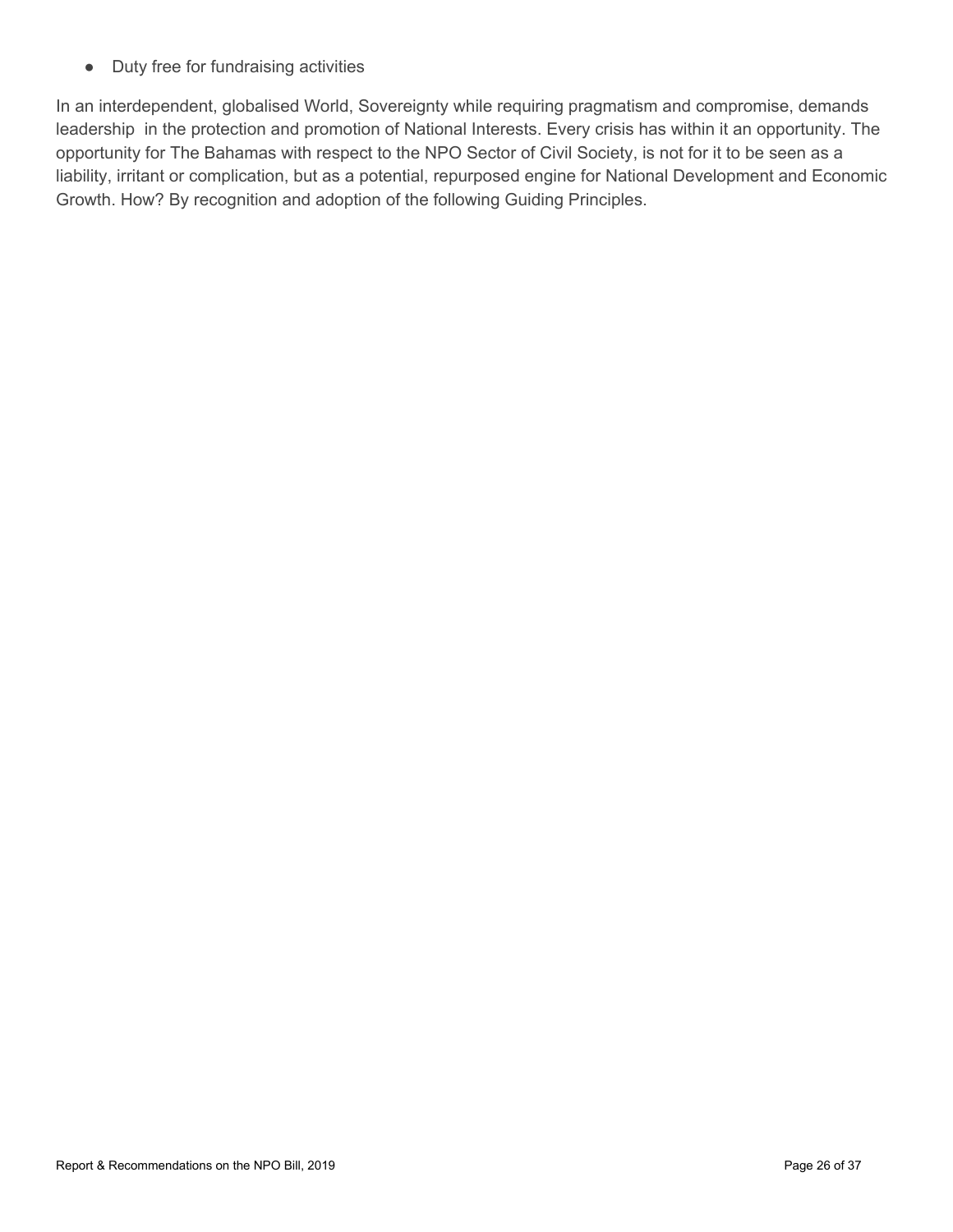### <span id="page-26-0"></span>**SECTION 3 IMPROVEMENTS MADE TO THE NPO BILL, 2018**

Civil Society again recognizes the efforts of The Office of the Attorney General in making favorable amendments to the NPO Bill, 2018 in response to feedback and consultation from the affected sector. We feel confident that this exercise in responsive governance has already resulted in the enhancement of the bill. Below is an itemized record of amendments in accordance with suggestions from previous consultation.

| Clause in the NPO Bill, 2018                                                                                                                                                                                                                                                                                                                                                                                                                                          | <b>Revised Clause in NPO Bill, 2019</b>                                                                                                                                                                               |
|-----------------------------------------------------------------------------------------------------------------------------------------------------------------------------------------------------------------------------------------------------------------------------------------------------------------------------------------------------------------------------------------------------------------------------------------------------------------------|-----------------------------------------------------------------------------------------------------------------------------------------------------------------------------------------------------------------------|
| 8. Registration of non-profit organisations.<br>(4) In considering an application submitted by<br>a non-profit organisation for registration, the<br>Registrar shall have regard to -<br>(f) anticipated source of contributions;<br>(g) records of contributions and contributors;<br>(h) evidence of how contributions were or are to be<br>applied;<br>(i) evidence of "Know Your Client" compliance;<br>(k) any other matter the Registrar considers<br>relevant. | Clauses $(f)$ , $(g)$ , $(h)$ and $(i)$ were removed lessening the<br>burden on NPO registration.                                                                                                                     |
| <b>PART III - REGISTRATION</b><br>10. Restriction on name of non-profit<br>organisation.<br>(b) so nearly resembles the name or known<br>trading name of an existing non-profit<br>organisation or an incorporated entity, whether<br>local or international, so as to be calculated to<br>deceive or confuse,                                                                                                                                                        | This solves the "name squatting" issue                                                                                                                                                                                |
| <b>PART IV - POWERS OF THE REGISTRAR</b><br>12. Cancellation or suspension of registration.<br>(b) failed, without reasonable cause, to<br>maintain proper financial statements reflecting<br>all monies received and expended;                                                                                                                                                                                                                                       | The replacement clause lessens the burden on NPO<br>record keeping<br>(b) failed, without reasonable cause, to maintain<br>financial records pursuant to section 19; this lessens<br>the burden on NPO record keeping |
| <b>PART IV - POWERS OF THE REGISTRAR</b><br>12. Cancellation or suspension of registration.<br>(c) failed, without reasonable cause, to submit<br>annual returns, notice or other required<br>documents; or                                                                                                                                                                                                                                                           | The replacement clause lessens the burden on NPO<br>record keeping<br>(c) failed, without reasonable cause, to submit its<br>declaration of availability of financial records pursuant<br>to sections 20 and 21; or   |
| <b>PART IV – POWERS OF THE REGISTRAR</b><br>15. Power to conduct on-site inspections.<br>(1) The Registrar may, from time to time and at<br>the expense of a non-profit organisation,                                                                                                                                                                                                                                                                                 | By removing" at the expense of a non-profit<br>organisation", the burden of cost has been lessened<br>on NPOs                                                                                                         |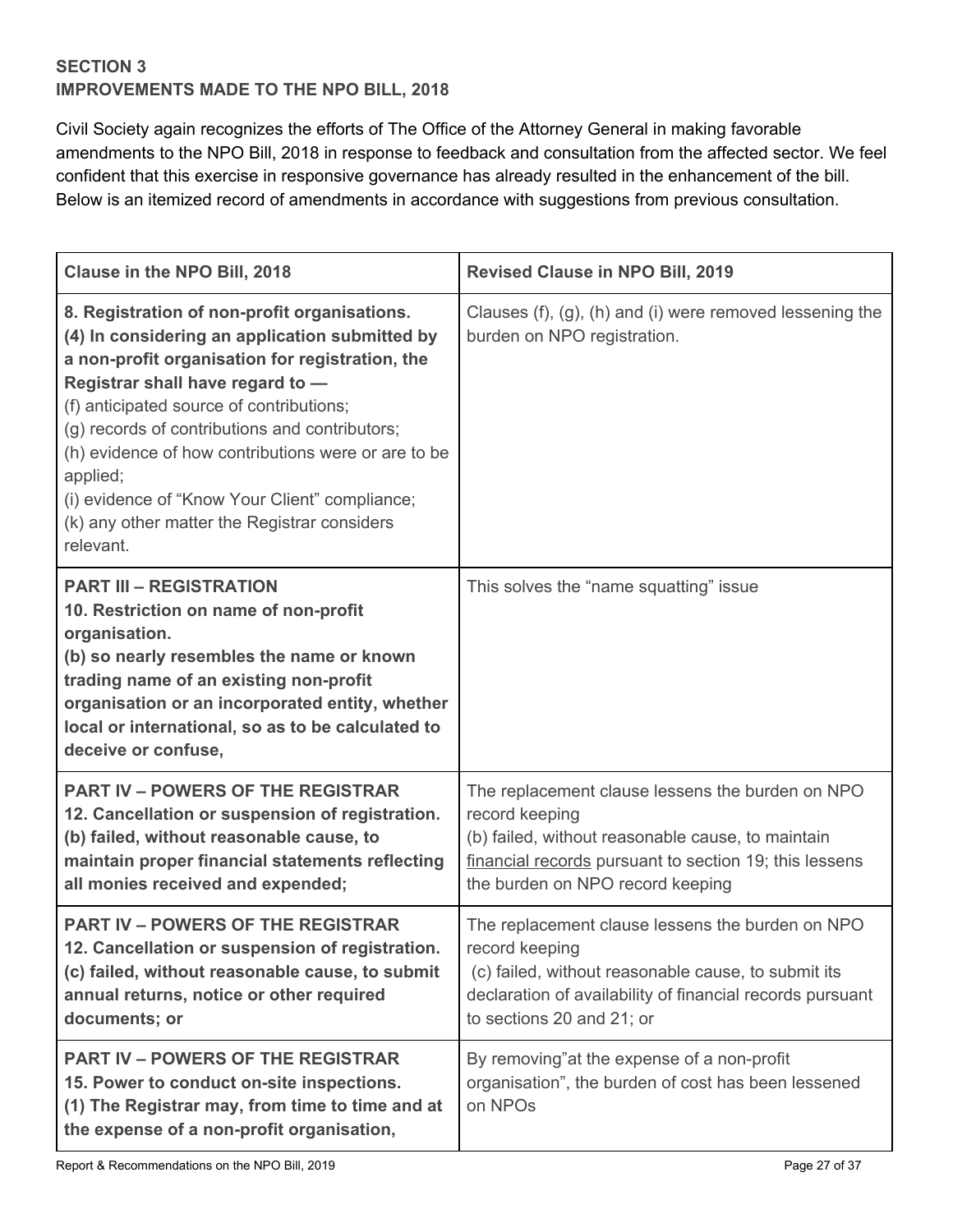| conduct on-site inspections of the business of<br>the non-profit organisation for the purpose of<br>satisfying himself that the non-profit<br>organisation is in compliance with the<br>provisions of this Act and the Register of<br>Beneficial Ownership Act, 2018 and any<br>regulations made thereunder. |                                                                                                                                                                                        |
|--------------------------------------------------------------------------------------------------------------------------------------------------------------------------------------------------------------------------------------------------------------------------------------------------------------|----------------------------------------------------------------------------------------------------------------------------------------------------------------------------------------|
| <b>NPO Bill, 2018</b><br><b>PART V - RECORD-KEEPING AND REPORTING</b><br>18. Obligation to maintain accounting records.                                                                                                                                                                                      | Replacing the obligation to maintain accounting<br>records in the NPO Bill, 2018 with "financial records" in<br>the NPO Bill, 2019 thus lessening the burden on NPO<br>record keeping. |
| <b>NPO Bill, 2018</b><br><b>PART V - RECORD-KEEPING AND REPORTING</b><br>18. Obligation to maintain accounting records.<br>(2) Accounting records maintained pursuant to<br>this section shall be kept for a minimum of five<br>years from the date of the transaction to which<br>the record relates.       | Replacing accounting records in the NPO Bill, 2018<br>with "financial records" in the NPO Bill, 2019 thus<br>lessening the burden on NPO record keeping.                               |
| <b>PART V - RECORD-KEEPING AND REPORTING</b><br>19. Obligation to maintain accounting records.<br>(3) A non-profit organisation whose gross<br>annual income does not exceed seventy-five<br>thousand dollars per annum shall not be<br>required to maintain records under this<br>section.                  | This clause reduces the reporting burden on NPOs<br>under \$75k annual income                                                                                                          |
| <b>NPO Bill, 2018</b><br><b>PART V - RECORD-KEEPING AND REPORTING</b><br>19. Declaration of availability of accounting<br>records.                                                                                                                                                                           | Replacing accounting records in the NPO Bill, 2018<br>with "financial records" in the NPO Bill, 2019 thus<br>lessening the burden on NPO record keeping.                               |
| <b>NPO Bill, 2018</b><br><b>PART V - RECORD-KEEPING AND REPORTING</b><br>20. Submission of declaration of availability of<br>accounting records.                                                                                                                                                             | Replacing accounting records in the NPO Bill, 2018<br>with "financial records" in the NPO Bill, 2019 thus<br>lessening the burden on NPO record keeping.                               |
| <b>NPO Bill, 2018</b><br><b>PART V - RECORD-KEEPING AND REPORTING</b><br>20. Submission of declaration of availability of<br>accounting records.<br>(1) A non-profit organisation shall within sixty<br>days of its registration submit its declaration of<br>availability of accounting records.            | By increasing the time from 60 to 90 days, it gives<br>NPOs more time to comply.                                                                                                       |
| <b>NPO Bill, 2018</b>                                                                                                                                                                                                                                                                                        | Replacing accounting records in the NPO Bill, 2018                                                                                                                                     |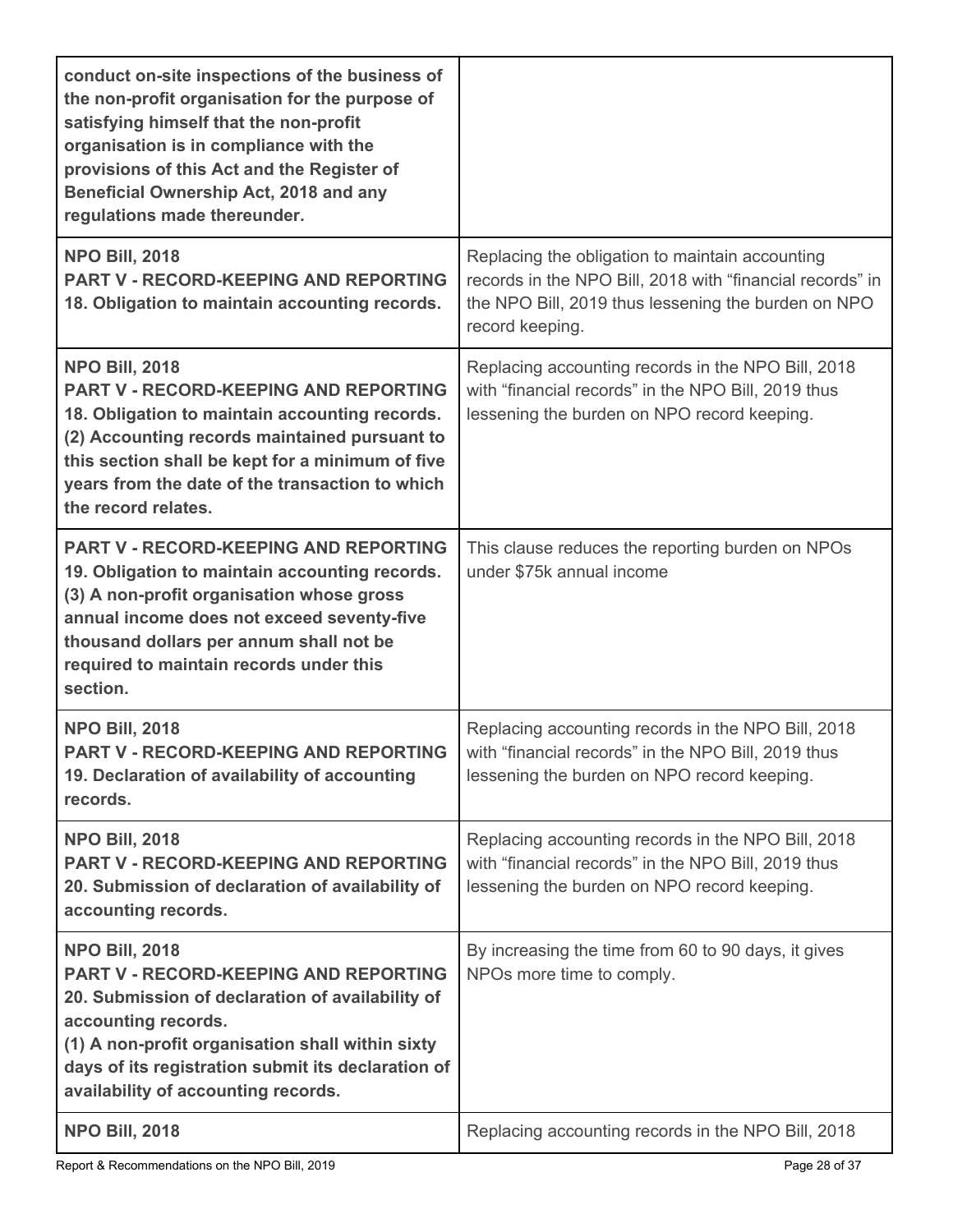| <b>PART V - RECORD-KEEPING AND REPORTING</b><br>21. Production of records.<br>(1) The Registrar may, on the grounds<br>specified in subsection (2), by written notice,<br>require a non-profit organisation to produce<br>the accounting records that are required to be<br>kept under section 18.                                                                                   | with "financial records" in the NPO Bill, 2019 thus<br>lessening the burden on NPO record keeping.                                                                                                                                                                                                                                                                                                                                                                                                                                                                                                                                                                                                                                                                                                                                                                                                                                                                                                                                                                                                                                                                     |
|--------------------------------------------------------------------------------------------------------------------------------------------------------------------------------------------------------------------------------------------------------------------------------------------------------------------------------------------------------------------------------------|------------------------------------------------------------------------------------------------------------------------------------------------------------------------------------------------------------------------------------------------------------------------------------------------------------------------------------------------------------------------------------------------------------------------------------------------------------------------------------------------------------------------------------------------------------------------------------------------------------------------------------------------------------------------------------------------------------------------------------------------------------------------------------------------------------------------------------------------------------------------------------------------------------------------------------------------------------------------------------------------------------------------------------------------------------------------------------------------------------------------------------------------------------------------|
| <b>NPO Bill, 2018</b><br><b>PART V - RECORD-KEEPING AND REPORTING</b><br>22. Confidentiality of accounting records.                                                                                                                                                                                                                                                                  | Replacing accounting records in the NPO Bill, 2018<br>with "financial records" in the NPO Bill, 2019 thus<br>lessening the burden on NPO record keeping.                                                                                                                                                                                                                                                                                                                                                                                                                                                                                                                                                                                                                                                                                                                                                                                                                                                                                                                                                                                                               |
| <b>NPO Bill, 2018</b><br><b>PART V - RECORD-KEEPING AND REPORTING</b><br>23. Reportable donations and disbursements.<br>A non-profit organisation shall submit to the<br>Registrar all donations and disbursements of<br>thirty thousand dollars or more made by a<br>person on an annual basis where the donation<br>or disbursement is made as a lump sum or as<br>aggregate sums. | By increasing the amount to \$100,000 in the NPO Bill,<br>2019 thus lessening the burden on NPO record                                                                                                                                                                                                                                                                                                                                                                                                                                                                                                                                                                                                                                                                                                                                                                                                                                                                                                                                                                                                                                                                 |
| <b>PART VI - MISCELLANEOUS</b><br>NEW Clause 35. Non-application of Part V of<br>the Act.                                                                                                                                                                                                                                                                                            | Now exempts many non profits from PART V -<br>RECORD-KEEPING AND REPORTING, namely a<br><b>NPO that</b><br>(a) does not solicit funds from the general public<br>or receive concessions from the Government or<br>any statutory body in the pursuit of its objects;<br>(b) has as its fiduciary, management or other<br>service provider, a person that is registered<br>pursuant to the Banks and Trust Companies<br>Regulation Act (Ch. 316);<br>(c) is a non-denominational or stand-alone<br>religious entity or congregation which certifies, in<br>writing, that it maintains its annual bank records<br>and accounting statements and that its<br>membership reviews and votes to approve or<br>reject such records and statements in its annual<br>general meeting;<br>(d) is an internationally recognised or accredited<br>charitable, medical, providential or relief<br>organization; or<br>(e) is a constituent unit of an umbrella organisation<br>whose members are mandated by its constitution,<br>by-laws or documents of incorporation to have its<br>annual bank records and accounting records<br>reviewed and voted on to approve or reject each |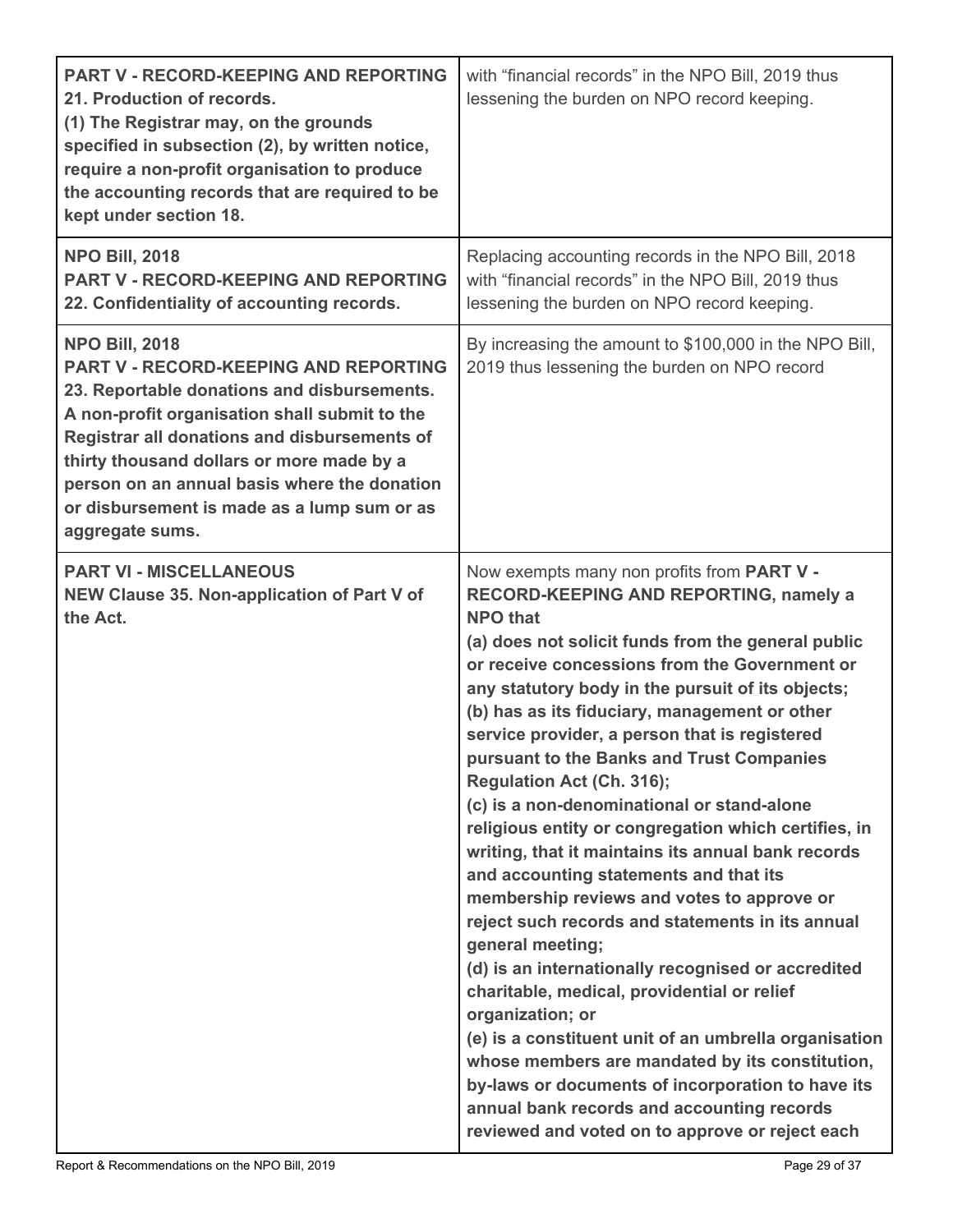|                                                                                                                                                                                                                                                                                                                                                                                                                                                                                                                                                                                                                                                                                                                                                                                                                                                                                                                                                                                                                                                                                                                                                                                                                                                                                                                                                                  | calendar year in an annual general meeting of its<br>members.                                                                 |
|------------------------------------------------------------------------------------------------------------------------------------------------------------------------------------------------------------------------------------------------------------------------------------------------------------------------------------------------------------------------------------------------------------------------------------------------------------------------------------------------------------------------------------------------------------------------------------------------------------------------------------------------------------------------------------------------------------------------------------------------------------------------------------------------------------------------------------------------------------------------------------------------------------------------------------------------------------------------------------------------------------------------------------------------------------------------------------------------------------------------------------------------------------------------------------------------------------------------------------------------------------------------------------------------------------------------------------------------------------------|-------------------------------------------------------------------------------------------------------------------------------|
| <b>PART VI - MISCELLANEOUS</b><br>NEW Clause (3) An umbrella organisation shall<br>register on behalf of its constituent units.                                                                                                                                                                                                                                                                                                                                                                                                                                                                                                                                                                                                                                                                                                                                                                                                                                                                                                                                                                                                                                                                                                                                                                                                                                  | Gives umbrella organisation the ability to register its<br>members, which may ease the burden of compliance<br>for some NPOs. |
| <b>NPO Bill, 2018</b><br><b>FIRST SCHEDULE</b><br><b>REGISTRATION FORM FOR NON-PROFIT</b><br><b>ORGANISATIONS</b><br>Removed the following information required on<br><b>Registration</b><br><b>NPO MISSION STATEMENT</b><br><b>NPO VISION STATEMENT</b><br>$\bullet$<br>In full detail, please describe the<br>$\bullet$<br><b>ACTIVITIES (or intended activities) of</b><br>the NPO:<br>Please provide a copy of the<br>organisation's CONSTITUTION (or<br>intended constitution) or<br><b>MEMORANDUM and ARTICLES OF</b><br><b>ASSOCIATION</b><br>Please state the criteria for becoming a<br>member of your organisation:<br><b>Total number of members:</b><br><b>Number of adult members:</b><br>$\bullet$<br>Number of child members (i.e. persons<br>$\bullet$<br>under 18):<br>(please attach a sample of your parental<br>consent form)<br>At least one sample proof of<br>membership (e.g. membership<br>certificate/card, official letter given to<br>members, annual membership<br>registration list).<br><b>4. ORGANISATION'S EXPENDITURE</b><br><b>REPORT</b><br>State NPO's financial year end:<br>$\bullet$<br>Is there a first time membership fee?<br>$\bullet$<br>Is there an annual membership fee?<br>$\bullet$<br>If yes, how much?<br>Does your NPO have operational costs?<br>Name of operational cost<br>(e.g. rent, gas, electricity) | The removal of these requirements will ease the<br>burden on registration to both applicant and The<br>Registrar.             |
| Are any wages, salaries, and/or                                                                                                                                                                                                                                                                                                                                                                                                                                                                                                                                                                                                                                                                                                                                                                                                                                                                                                                                                                                                                                                                                                                                                                                                                                                                                                                                  |                                                                                                                               |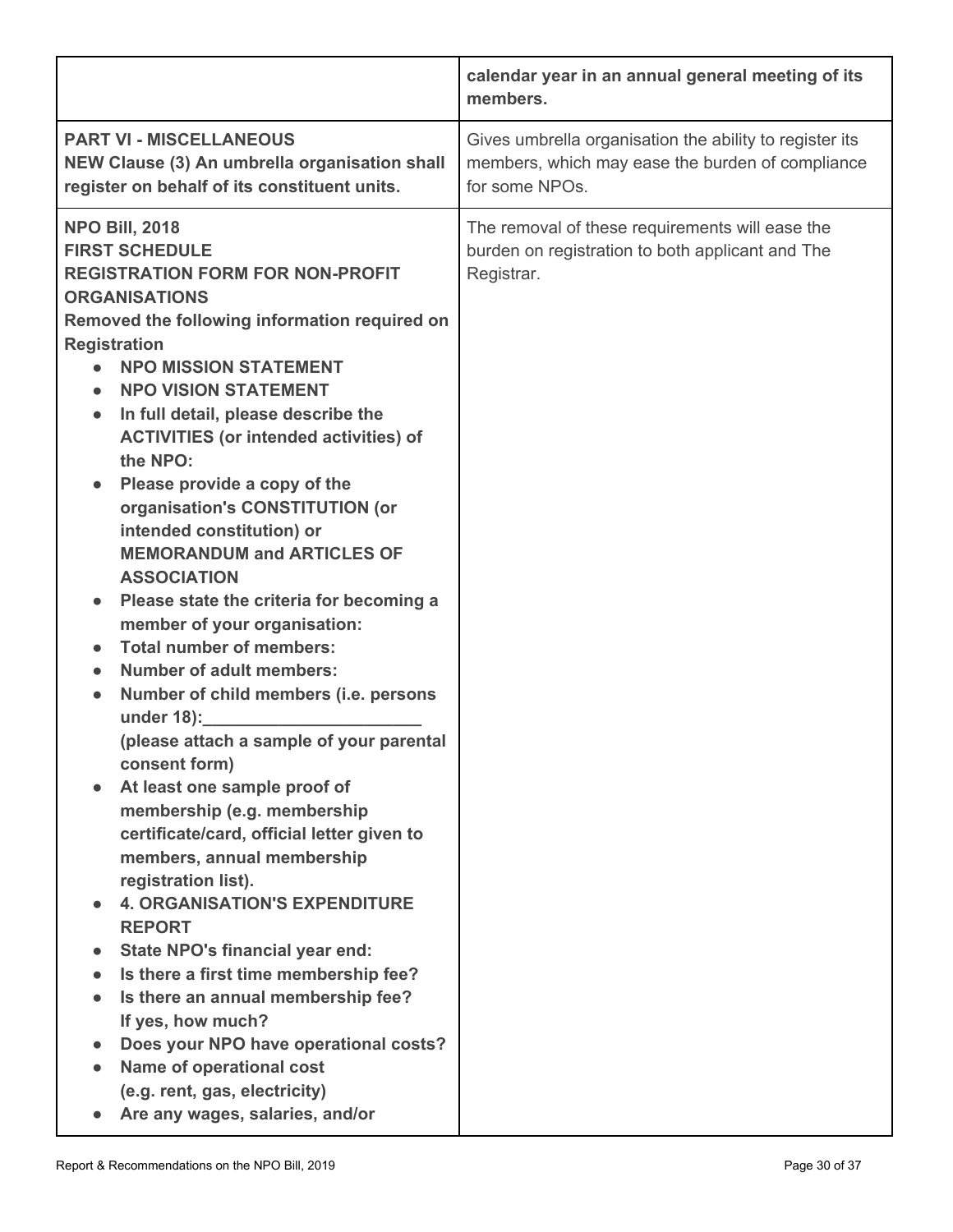| If yes, please complete the fields below.<br><b>5. REPORT ON FUNDS RAISED</b><br><b>ANNUALLY</b><br>Total funds raised during your last<br>financial year?<br><b>Total amount raised within The</b><br><b>Bahamas</b><br>Total amount raised outside of The<br><b>Bahamas</b><br><b>Details of fund-raising</b><br>$\bullet$<br>Date / Event(s) / Purpose of event /<br>$\bullet$<br><b>Amount raised</b><br><b>6. FUNDS RECEIVED THROUGH</b><br><b>DONATIONS ANNUALLY</b><br>Total funds received through donation<br>during your last financial year?<br><b>Total amount received through</b><br>donations within The Bahamas<br><b>Total amount received through</b><br>donations outside of The Bahamas<br><b>Details of donation</b><br>Date / Reason for donation / Name of<br>$\bullet$<br>donor / Amount donated<br>7. REPORT ON FUNDS DISBURSED<br>$\bullet$<br><b>ANNUALLY</b><br>Total funds distributed in your last<br>$\bullet$<br>year?<br>• Total amount distributed within The<br><b>Bahamas</b><br><b>Total amount distributed outside The</b><br><b>Bahamas</b><br><b>Details of Distributions</b><br>Date / Event / Purpose / Amount<br><b>Distributed</b> |                                                                           |
|--------------------------------------------------------------------------------------------------------------------------------------------------------------------------------------------------------------------------------------------------------------------------------------------------------------------------------------------------------------------------------------------------------------------------------------------------------------------------------------------------------------------------------------------------------------------------------------------------------------------------------------------------------------------------------------------------------------------------------------------------------------------------------------------------------------------------------------------------------------------------------------------------------------------------------------------------------------------------------------------------------------------------------------------------------------------------------------------------------------------------------------------------------------------------------|---------------------------------------------------------------------------|
| <b>NPO Bill, 2018</b><br><b>SECOND SCHEDULE</b><br><b>FEES</b><br>1. Application for registration<br>(b) for existing organisations<br>(i) where gross annual income does not exceed<br>two \$50.00 hundred and fifty thousand dollars<br>(ii) where gross annual income exceeds two<br>hundred \$100.00 and fifty thousand dollars                                                                                                                                                                                                                                                                                                                                                                                                                                                                                                                                                                                                                                                                                                                                                                                                                                            | Both these categories pay no fees on Registering in<br>the NPO Bill, 2019 |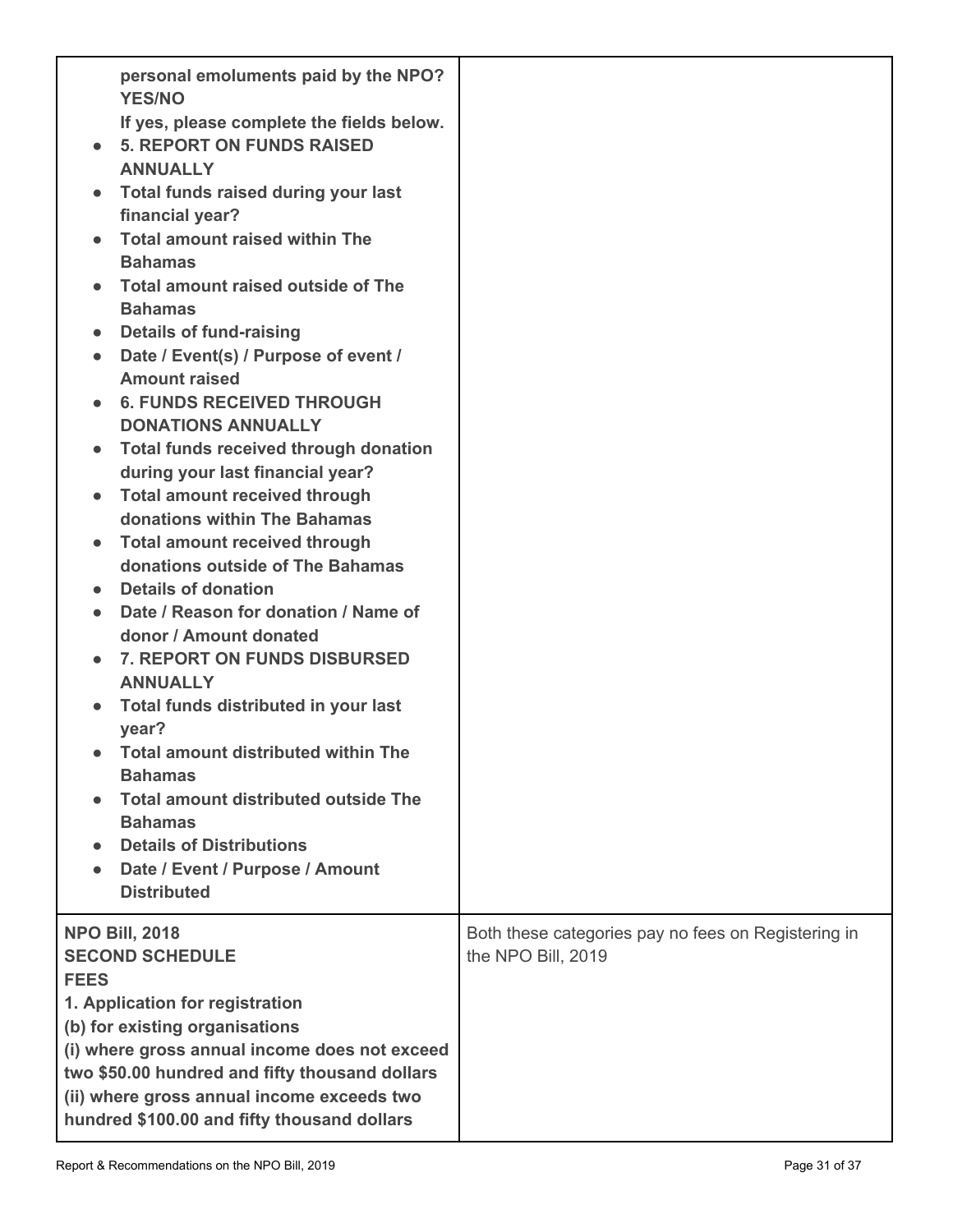| <b>NPO Bill, 2018</b><br><b>SECOND SCHEDULE</b><br><b>FEES</b><br>2. Application for renewal of registration<br>(b) where gross annual income exceeds two<br>hundred and fifty thousand \$100.00 | This category will now pay only \$50 in the NPO Bill,<br>2019 |
|--------------------------------------------------------------------------------------------------------------------------------------------------------------------------------------------------|---------------------------------------------------------------|
| <b>NPO Bill, 2018</b><br><b>SECOND SCHEDULE</b><br><b>FEES</b><br>3. Certified copy of a document \$25.00                                                                                        | The 2019 Bill waives this fee                                 |
| <b>NPO Bill, 2018</b><br><b>SECOND SCHEDULE</b><br><b>FEES</b><br>4. Uncertified copy of a document \$10.00                                                                                      | The 2019 Bill waives this fee                                 |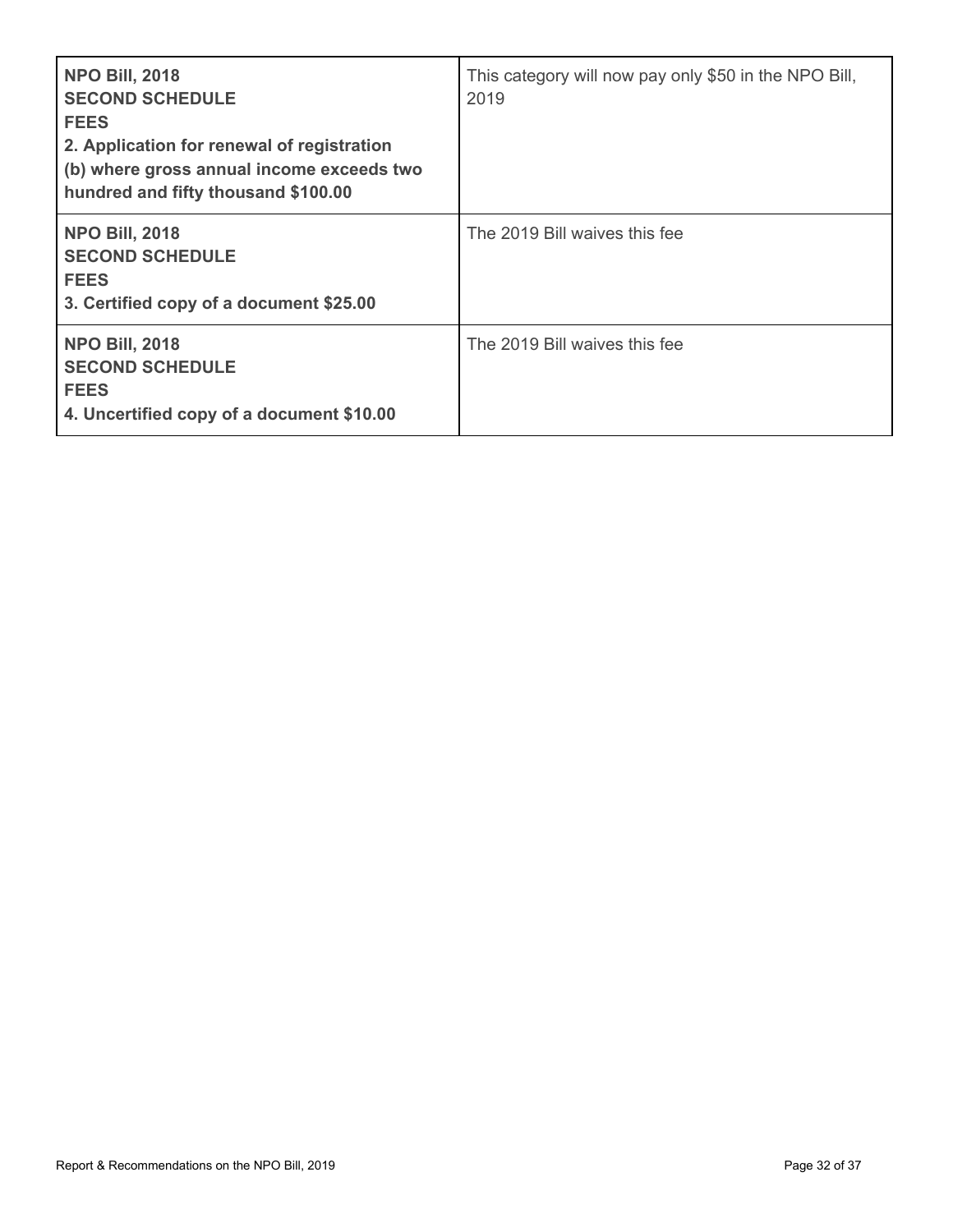# <span id="page-32-0"></span>**APPENDIX 1 - GUIDING PRINCIPLES**

# <span id="page-32-1"></span>**I. NPOs ARE ESSENTIALLY INDEPENDENT, CHARITABLE, NOT COMMERCIAL ENTITIES**

Acknowledgement that even though under The Companies Act, their focus is specific and/or specialised initiatives for welfare and societal betterment. Where initiatives result in financial gain, the same are reinvested into the vision and mission of the NPO, and not disbursed to members or shareholders. They are also contradistinguished from non-governmental organisations (NGOs) whose focus is usually more broad, and, centred on advocacy. NGOs were first formally recognised and defined by the United Nations [ECOSOC Resolutions 288 (X) of 27 February, 1959, and, 1996/31 0f 25 July, 1996].

# <span id="page-32-2"></span>**II. NPOs ARE ETHICAL AND MORAL IMPERATIVES WITHIN SOCIETY**

There is an ethical dimension to NPOs, divinely based in Ecclesiastes 11:1 [MSG]

# *"Be generous: Invest in acts of charity. Charity yields high returns"*.

This was scientifically corroborated in the Paper "Gross Domestic Philanthropy: An International Analysis of GDP, Tax and Giving", by the Charities Aid Foundation (CAF) [2016, page 3]<sup>1</sup>. This Study found, *inter alia*:

# *"There is a correlation between charitable giving and other aspects of giving such as volunteering time and helping a stranger – backing up other data sources which have shown that those who volunteer their time are more likely to give monetarily to charity."*

# <span id="page-32-3"></span>**III. THE NPO SECTOR SHOULD BE SUBJECT TO A RISK BASED APPROACH**

While Recommendation 2 ["National Cooperation and Coordination"] of The FATF Recommendations points to the accountability of NPOs, its very first Recommendation ["Assessing Risks and Applying a Risk-based Approach"] clearly indicates that all NPOs should not be subject to the same degree of severe scrutiny and penalties:

**"Based on that assessment, countries should apply a risk-based approach (RBA) to ensure that measures to prevent or mitigate money laundering and terrorist financing are commensurate with the risks identified. This approach should be an essential foundation to efficient allocation of resources across the anti-money laundering and countering the financing of terrorism (AML/CFT) regime and the implementation of riskbased measures throughout the FATF Recommendations. Where countries identify higher risks, they should ensure that their AML/CFT regime adequately addresses such risks. Where countries identify lower risks, they may decide to allow simplified measures for some of the FATF Recommendations under certain conditions."**

Consequently, NPOs should be cateogorised according to the spirit of The FATF Recommendations, and waivers governed by the resultant conclusions of FATF recommended risk assessments. In addition, The Central Bank of The Bahamas, recently declared that NPOs and Churches represented a minimal risk for money laundering.

# <span id="page-32-4"></span>**IV. NPOs SHOULD BE ACCOUNTABLE**

Waiver, however, should not nullify accountability. Civil Society, therefore, proposes **Minimum Standards** for **NPO Categories** eligible for waiver, to be agreed between Government and Civil Society Bahamas (CSB). In

<sup>1</sup> https://www.cafonline.org/docs/default-source/about-us-policy-and-campaigns/gross-domestic-philanthropy-feb-2016.pdf Report & Recommendations on the NPO Bill, 2019 Page 33 of 37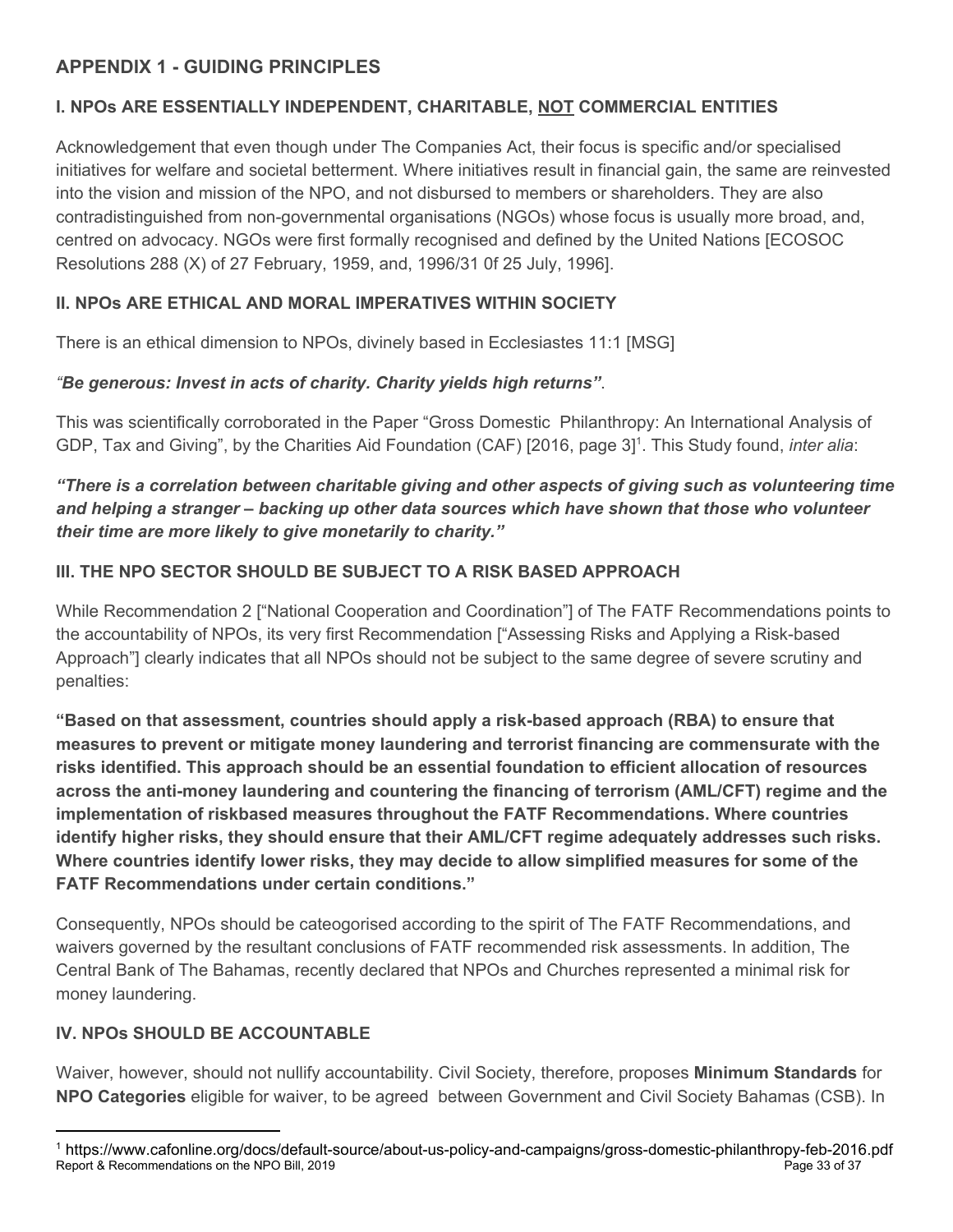**APPENDIX 1** hereto is a Framework for such Minimum Standards, to be **supplemented by Clauses 25 ["Registration Required to Open and Maintain Bank Accounts, Etc."], and, 35 (3) and (4) ["Non-Application of Part V of the Act"]** to be incorporated as an additional Schedule to the NPO Bill. A possible title for the proposed new Schedule to be '*Declaration of Funds*'.

# <span id="page-33-0"></span>**V. IMPLEMENTATION OF THE ACT WILL REQUIRE COLLABORATION**

Given the stated ethos of NPOs, and their demonstrated value-added to National Life and Government Programmes and challenges, CSB proposes further partnership with Government, through the Registrar, for more effective outcomes from the existing, disparate and fragmented collaboration. Such improved collaboration could redound in:

- Capacity strengthening of the Office of the Registrar for the significant increase in registration which the Bill will provoke. Relevant areas include: Clauses 3 ["Registrar of Non-Profit Organisations"], 16 ["Power to Conduct On-site Inspections"], 28 ["Right of Appeal"], and the First Schedule ["Registration Form for Non-Profit Organisations"]
- CSB on behalf of the NPO Sector and wider CSO Sector (Civil Society Organisations), has already demonstrated capability and initiative in this regard, in terms of the value-added it can bring to the Registrar, evidenced by its Civil Society Sector *Mapping Initiative*<sup>2</sup>, Self Regulation Scheme for the Sector<sup>3</sup> and Civil Society Strategic Plan<sup>4</sup>.
- Capacity-building for the NPO Sector as a result of mandated accountability, better organisation, and, resultantant greater credibility to attract support and resources.
- Attraction of greater investment can result in greater socio-economic impact, both for individual beneficiaries and the National Economy, as clients/beneficiaries become not only empowered or self-sufficient, but also become the catalyst to inspire domestic philanthropy and profitable partnerships.
- Such NPO client empowerment can equally boost revenue returns directly, as well as provide evidence to Government that there can be exponential revenue returns if domestic and external investments in the Sector are incentivised by concessions such as waiver of Business Licenses.-.

<sup>2</sup> <https://www.civilsocietybahamas.org/mapping-the-sector>

<sup>3</sup> <https://www.civilsocietybahamas.org/self-regulation>

<sup>4</sup> <https://www.civilsocietybahamas.org/csb-strategic-plan>

Report & Recommendations on the NPO Bill, 2019 Page 34 of 37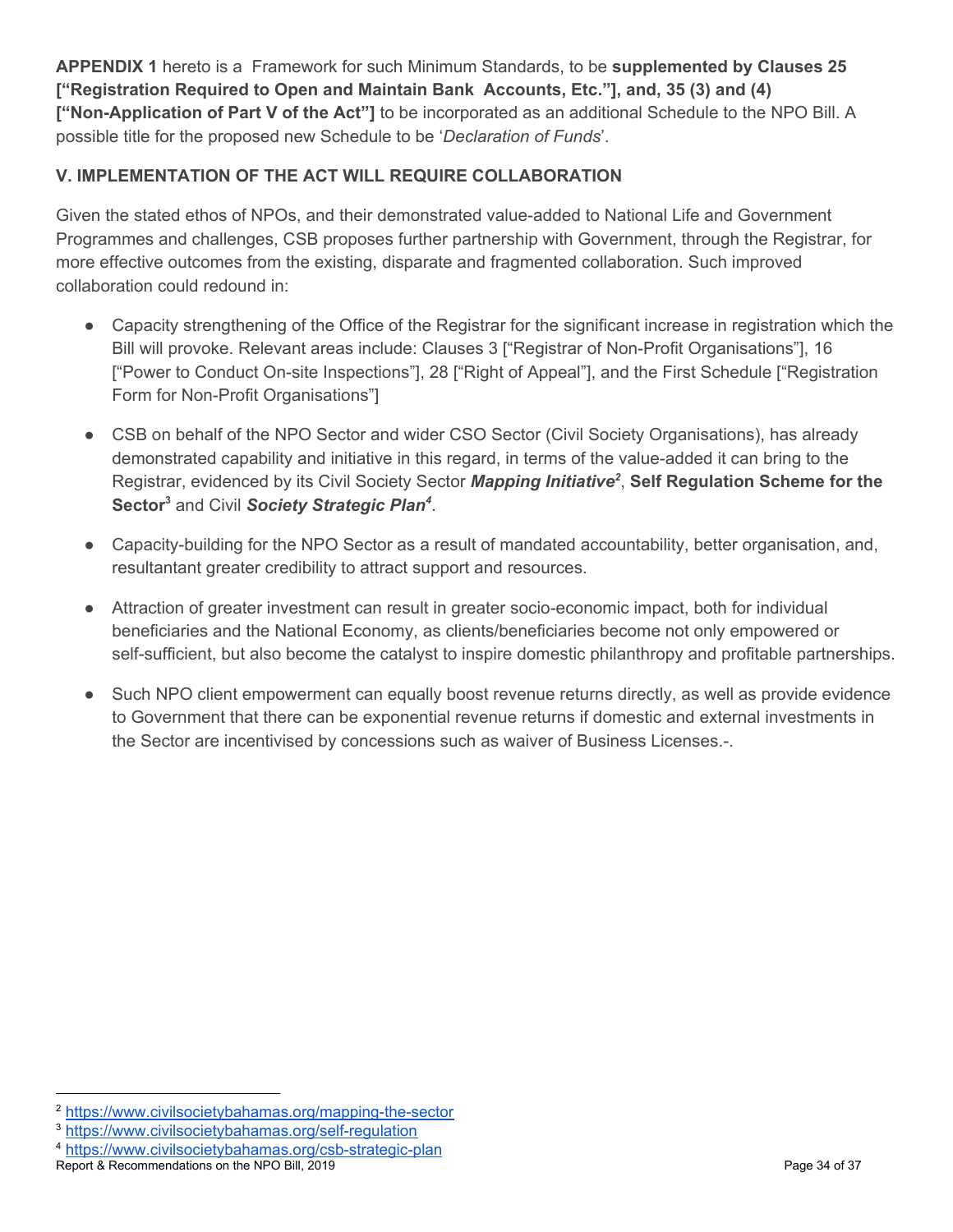### <span id="page-34-1"></span><span id="page-34-0"></span>**PRINCIPLE 1 - LEGAL**

- <span id="page-34-2"></span>**- STANDARD <sup>1</sup>**
	- The CSO should seek to be incorporated in accordance with the laws of The Commonwealth of The Bahamas and comply with all regulatory licensing and financial standards and requirements.

*1.1.1 In addition to the 2014 Regulation, all CSOs should seek to comply with any other local and international legislation, regulation and best practices that is applicable to its constitution, management and operations. (Note that Section 5 of the 2014 Regulations explicitly states that "A non-profit organisation shall not conduct operations unless registered under the Companies Act (Ch. 308) and in accordance with these Regulations.")*

### <span id="page-34-3"></span>**- STANDARD <sup>2</sup>**

- All CSO should have written policies and procedures (applicable to the size and complexity of the organisation) which establishes the legal obligations and expectations of the organization.

### <span id="page-34-4"></span>**PRINCIPLE 2 - GOVERNANCE**

#### <span id="page-34-5"></span>**- STANDARD <sup>3</sup>**

- Each CSO should be led by a Board of Directors.
- The Board should ensure that there are policies which govern its structure, composition (size and diversity) and the compensation of its members (if applicable).
- The number and composition of the Board members and the structure of the Board should be commensurate with the size and complexity of the institution.

### <span id="page-34-6"></span>**- STANDARD <sup>4</sup>**

- The Board should meet regularly to deal with the business of the CSO. At minimum the Board should meet quarterly
- The Board should have a policy governing the details of its meeting to include frequency, participants required to attend and the consequences of failure to attend meetings.

*4.2.1. Attendance at such meeting may be by digital means unless byelaws dictate otherwise*

### <span id="page-34-7"></span>**- STANDARD <sup>5</sup>**

- The Board of the CSO should set the "tone at the top" and this should be' enshrined in a Code of Ethics and Accountability, specific to the Board.
- This code should detail the legal and ethical duties and obligations in relation to the contents of the governance documents, fiduciary responsibilities, the structure and management of operations.
- This code should include controls and policies including, inter alia: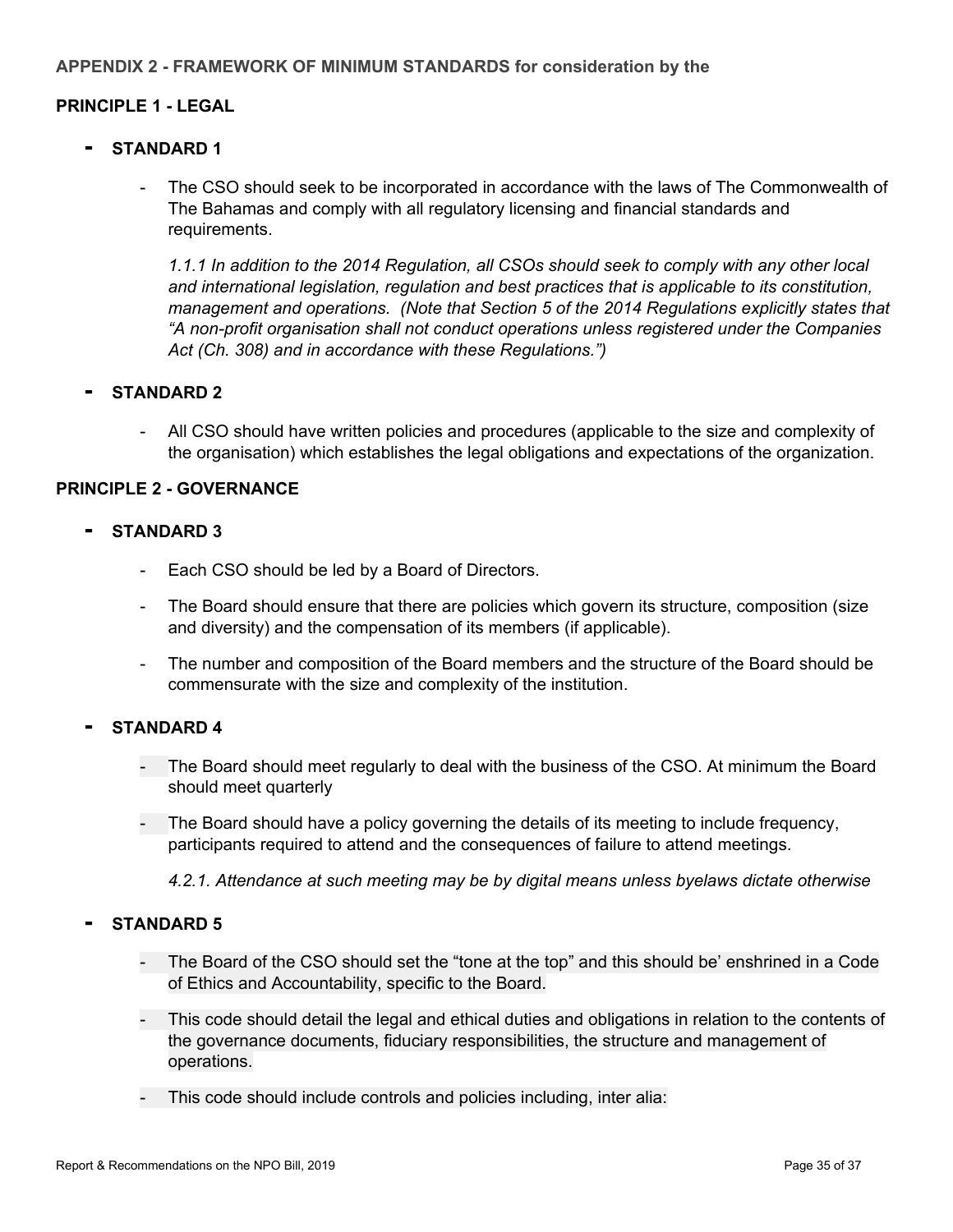- A clearly defined conflict of interest policy for members (which includes, at a minimum, an obligation to disclose relationships and/or their family and/ or their interest in entities doing business with the CSO where there is at least 10% ownership and/ or control of the entity.)
- A conflict of interest policy governing staff, volunteers, consultants, and independent contractors and their families;
- A commitment by Board members to understand their collective and individual roles;
- The Board's commitment to ensuring the achievement of the organization's goals by creating strategic plans, operational plans, contingency plans, implementing budgets, monitoring and assessing progress and evaluating results;
- The Board's commitment to exercising effective control including implementing adequate compliance, financial, management and risk mitigation controls;
- The Board's commitment to ethics and integrity for its stakeholders including, staff and volunteers; and
- The Board's commitment to accountability and transparency.To evidence Transparency and Accountability, the CSO, *inter alia*, should produce at least an annual report on its activity. This report should be made widely available to the general public.

### <span id="page-35-0"></span>**PRINCIPLE 3 - TRANSPARENCY & ACCOUNTABILITY**

- <span id="page-35-1"></span>**- STANDARD <sup>6</sup>**
	- The CSO should produce at least an annual report on its activity.
	- This report should be made widely available to the general public.
	- Larger, mature CSOs with an annual budget in excess of [\$1million?] should consider providing reports on activities at least twice a year or more and where required to have audited financial reports these should accompany the annual activities report.Small CSOs with an annual budget of less than [250,000?] are not required to have accompanying financial accounts to the annual report audited.

### <span id="page-35-2"></span>**PRINCIPLE 4 - FINANCIAL OVERSIGHT**

### <span id="page-35-3"></span>**- STANDARD <sup>7</sup>**

- To foster Financial Oversight, all CSOs must maintain adequate financial records of its activities. (See section 12, 2014 Regulations)
- To facilitate this all CSOs much have policies governing the budgeting process, the separation and control of accounts, the management of expenditures and the form and content for financial statements.
- This will also include policies specific to the active management of expenses, income, fundraising and the use of funds, loans and disbursements.
- The policies should be reviewed and updated in line with the growth of the CSO.